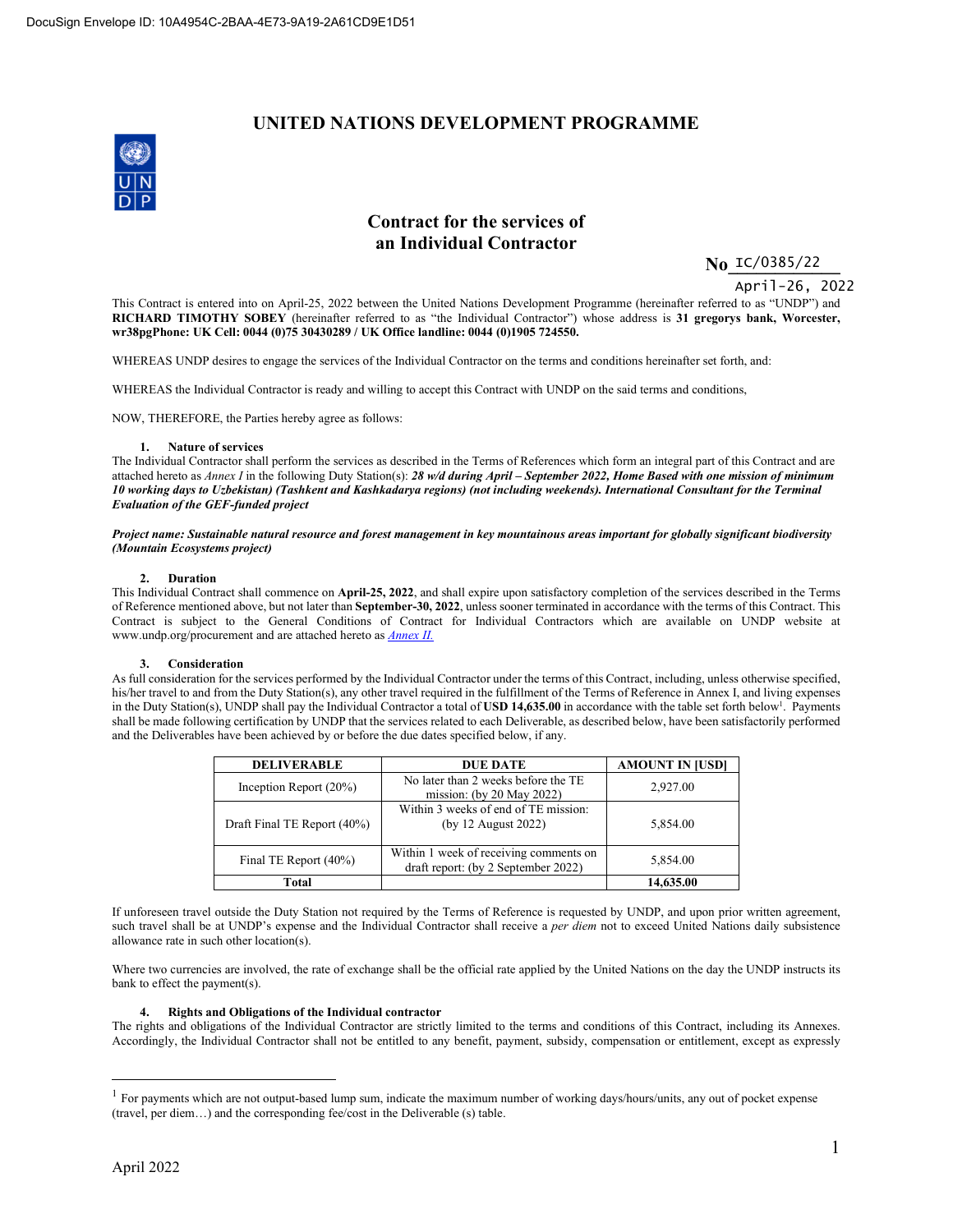provided in this Contract. The Individual Contractor shall be solely liable for claims by third parties arising from the Individual Contractor's own acts or omissions in the course of performing this Contract, and under no circumstances shall UNDP be held liable for such claims by third parties.

#### **5. Beneficiary**

as beneficiary of any amounts owed under this Contract in the event of death of the Individual Contractor while performing services hereunder. This includes the payment of any service-incurred liability insurance attributable to the performance of the services for UNDP. The Individual Contractor selects Huong Sobey

Mailing address, email address and phone number of beneficiary:

\_\_\_\_\_\_\_\_\_\_\_\_\_\_\_\_\_\_\_\_\_\_\_\_\_\_\_\_\_\_\_\_\_\_\_\_\_\_\_\_\_\_\_\_\_\_\_\_\_\_\_\_\_\_\_\_\_\_\_\_\_\_\_\_\_\_\_\_\_\_\_\_\_\_\_\_\_\_\_\_\_\_\_\_\_\_\_\_\_\_\_\_\_\_\_\_\_\_\_\_\_\_\_\_\_\_\_\_ huong.sobey@yahoo.co.uk

| -00441905724550 31 gregorys bank, worcester, wr38pg. United Kingdom                                   |
|-------------------------------------------------------------------------------------------------------|
|                                                                                                       |
| Mailing address, email address and phone number of emergency contact (if different from beneficiary): |

 $\overline{a}$ s above as above

IN WITNESS WHEREOF, the Parties hereto have executed this Contract.

**By signing below, I, the Individual Contractor, acknowledge and agree that I have read and accept the terms of this Contract, including the General Conditions of Contracts for Individual contractors available on UNDP website at** www.undp.org/procurement **and attached hereto in Annex II which form an integral part of this Contract, and that I have read and understood, and agree to abide by the standards of conduct set forth in the Secretary-General's bulletins ST/SGB/2003/13 of 9 October 2003, entitled "Special Measures for Protection from Sexual Exploitation and Sexual Abuse" and ST/SGB/2002/9 of 18 June 2002, entitled "Regulations Governing the Status, Basic Rights and Duties of Officials other than Secretariat Officials, and Experts on Mission", and UNDP's policy on "Harassment, Sexual Harassment, Discrimination and Abuse of Authority" set forth in the Programme and Operations Policies and Procedures.** 

□ The Individual Contractor has submitted a Statement of Good Health and confirmation of immunization.

|       | <b>AUTHORIZING OFFICER:</b>                 | <b>INDIVIDUAL CONTRACTOR:</b>                           |
|-------|---------------------------------------------|---------------------------------------------------------|
|       | <b>United Nations Development Programme</b> |                                                         |
|       | Operations Manager                          |                                                         |
| Name; | Shavkat Muminov                             | Name; RICHARD TIMOTHY SOBEY                             |
|       |                                             |                                                         |
|       |                                             | Bignature Docusigned by:<br>Signature 2. 2. Chard Sobey |
|       |                                             | 243CE7D9CEEE49A                                         |
|       | Date; 25-Apr-2022                           | 25-Apr-2022<br>Date;                                    |
|       |                                             |                                                         |



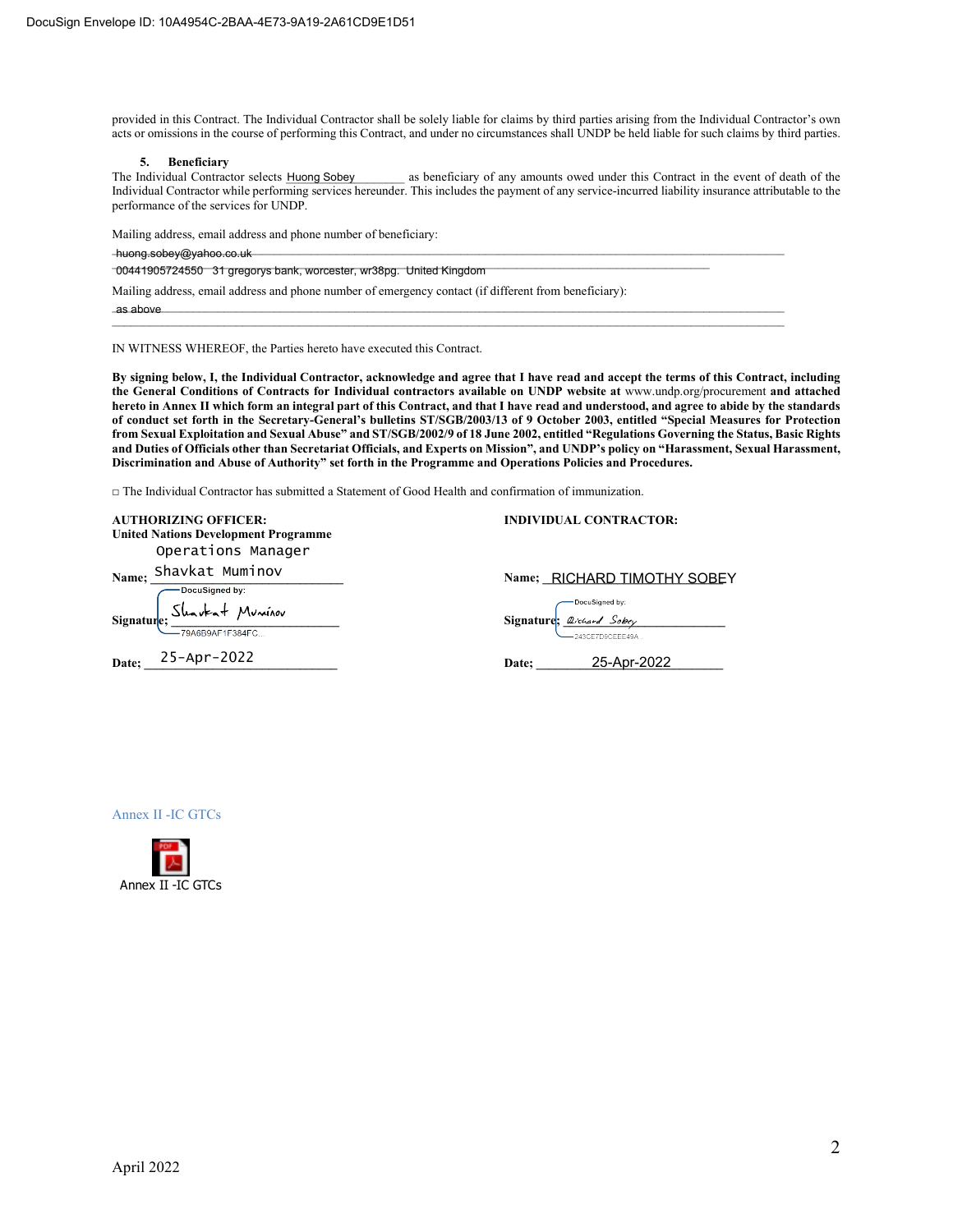

# **UNITED NATIONS DEVELOPMENT PROGRAMME TERMS OF REFERENCE / INDIVIDUAL CONTRACT**

Terms of Reference for the Appointment of

International Consultant for the Terminal Evaluation of the GEF-funded project entitled "Sustainable natural resource and forest management in key mountainous areas important for globally significant biodiversity"

|                                           | <b>DIODIVEISILY</b>                                                                                                                                             |
|-------------------------------------------|-----------------------------------------------------------------------------------------------------------------------------------------------------------------|
| Project name:                             | Sustainable natural resource and forest management in key<br>mountainous areas important for globally significant<br>biodiversity (Mountain Ecosystems project) |
| Post title:                               | International Consultant for the Terminal Evaluation (TE) of<br>full-sized UNDP-GEF project                                                                     |
| Type of contract:                         | Individual Contract (IC)                                                                                                                                        |
| <b>Assignment type:</b>                   | <b>International Consultant</b>                                                                                                                                 |
| <b>Country / Duty Station:</b>            | Home Based with one mission of minimum 10 working days<br>to Uzbekistan (not including weekends)                                                                |
| Expected places of travel<br>applicable): | (if Tashkent and Kashkadarya regions                                                                                                                            |
| Languages required:                       | English                                                                                                                                                         |
| <b>Duration of Contract:</b>              | April – September 2022 (28 working days)                                                                                                                        |
| <b>Application</b><br>Deadline:           | 18 March 2022                                                                                                                                                   |

### **1. Introduction**

In accordance with UNDP and GEF M&E policies and procedures, all full- and medium-sized UNDPsupported GEF-financed projects are required to undergo a Terminal Evaluation (TE) at the end of the project. This Terms of Reference (ToR) sets out the expectations for the TE of the *full-sized* project titled *"Sustainable natural resource use and forest management in key mountainous areas important for globally significant biodiversity" (ATLAS#00090383, PIMS 5438)* implemented through the *State Committee of the Republic of Uzbekistan on Ecology and Environmental protection (Goscomecology)*. The project started on the *21 September 2017* and is in its *sixth (final)* year of implementation. The TE process must follow the guidance outlined in the document '[Guidance for Conducting Terminal](http://web.undp.org/evaluation/guideline/documents/GEF/TE_GuidanceforUNDP-supportedGEF-financedProjects.pdf)  [Evaluations of UNDP-Supported, GEF-Financed Projects](http://web.undp.org/evaluation/guideline/documents/GEF/TE_GuidanceforUNDP-supportedGEF-financedProjects.pdf)'.

## **2. Project Background and Context**

The project was designed to support improved and effective management of protected areas as well as sustainable use and management of mountain pastures and forests, and biodiversity conservation in two snow leopard landscapes (Western Tian Shan and Pamir Alay) of Uzbekistan.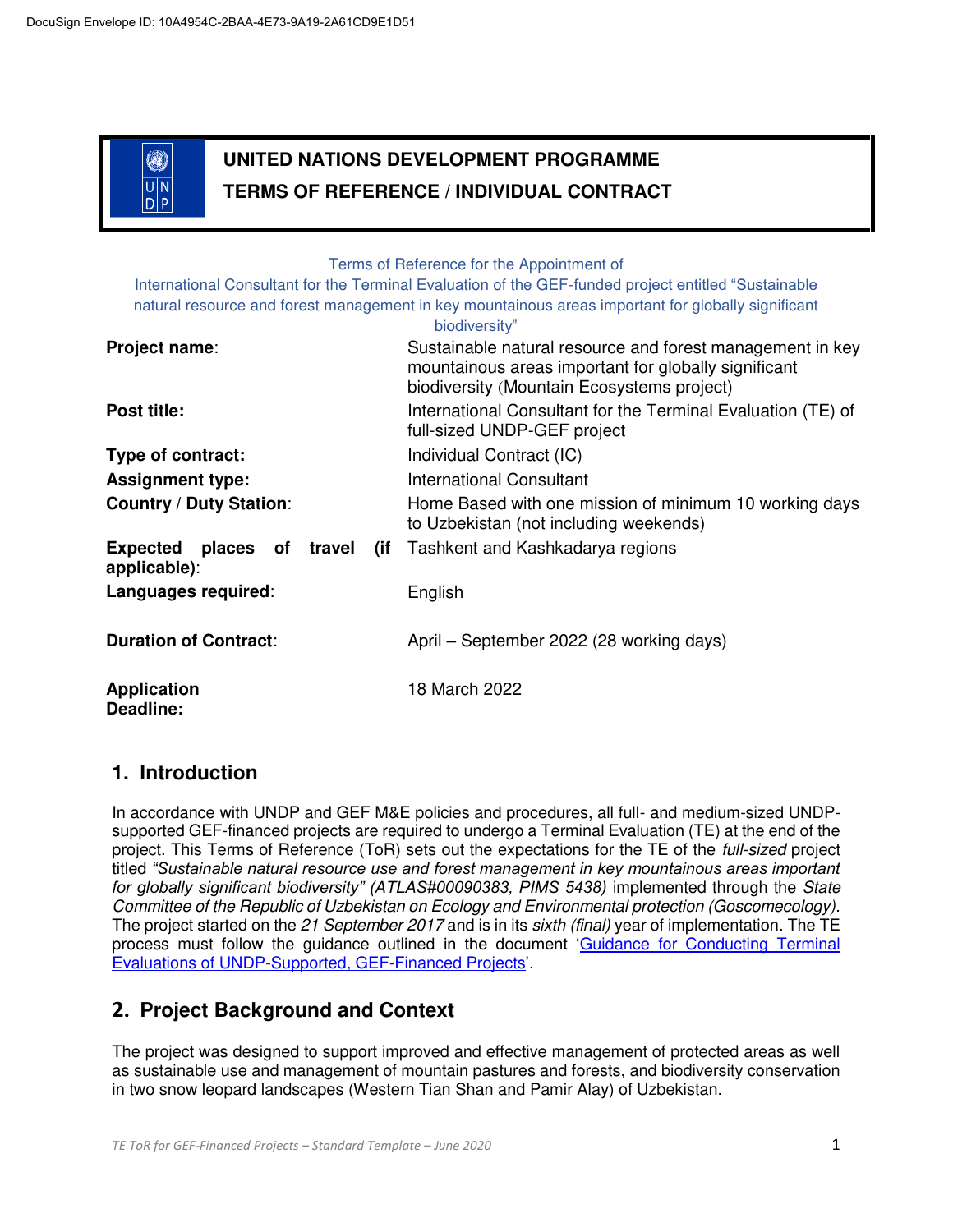### **Project Goal, Objective, Outcomes and Outputs/activities**

The project objective is "To enhance the conservation, and sustainable use, of natural resources in the biodiverse high altitude mountain ecosystems of Uzbekistan".

In order to achieve the project objective, the project is structured into four components, with each component comprising a complementary suite of two to three outputs.

Component/Outcome 1: Landscape level planning and management decision-making. The first component will enhance the quality of information on key ecosystems, habitats and species of the high altitude mountains that are home to snow leopard and prey populations. Information collected under this component will be used to support sectoral land use planning and decision-making in these mountainous regions. Work under this component will be focused around two key areas of project support: (i) Improve the quality of environmental information for state cadastre in the snow leopard distribution range (Output 1.1); and (ii) Enhance the state of knowledge on snow leopard and prey populations (Output 1.2).

Component/Outcome 2: Strengthening key biodiversity areas. The second component will seek to expand and build the management capacity of the core conservation zones and high conservation value forests located within the two targeted snow leopard landscapes. Outputs and activities in this component will be directed at securing the conservation security of the key snow leopard and prey migration corridors within the two snow leopard landscapes. Work under this component will be focused around three key areas of project support: (i) Strengthen the conservation tenure, and improve the management effectiveness, of the core conservation zones in Ugam-Chatkal National Park (Output 2.1); (ii) Extend, and improve the conservation security of, Gissar Strict Nature Reserve (Output 2.2); and (iii) Enhance community involvement in, and beneficiation from, the protected areas (Output 2.3).

Component/Outcome 3: Sustainable economic development incentives for communities. The third component will seek to encourage more sustainable levels of use of the high altitude pastures and indigenous forests located within the two targeted snow leopard landscapes. Outputs and activities under this component will contribute to improving the ecological integrity and productivity of forest and grassland habitats in the snow leopard landscapes. Work under this component will be focused around two key areas of project support: (i) Incentivize the adoption of more sustainable pasture management practices (Output 3.1); and (ii) Reverse the trend of unsustainable forest use in, and degradation of, natural forests (Output 3.2).

Component/Outcome 4: Promoting cooperation and collaboration. The fourth component will promote improved cooperation and collaboration in the conservation of snow leopard and their ecosystems. It is envisaged that more integrated planning, stronger cooperative governance structures and improved institutional and individual capabilities of all partner agencies and institutions will improve the collective national capacity to conserve and sustainably use snow leopards, their prey and their ecosystems. Work under this component will be focused around two key areas of project support: (i) Improve inter-agency coordination in conservation, monitoring and enforcement (Output 4.1); and (ii) Strengthen the capacity for trans-boundary planning and management (Output 4.2).

The project implementation period is 2017-2022. The time is based on activities that will provide implementation of best practices, their assessment and primer dissemination of recommendations on their replication in other similar regions of Uzbekistan. Building of sufficient capacity and practical know-how within essential state institutions and local authorities will take too long to allow project sustainability. One of the main lessons learned by UNDP and other development partners in Central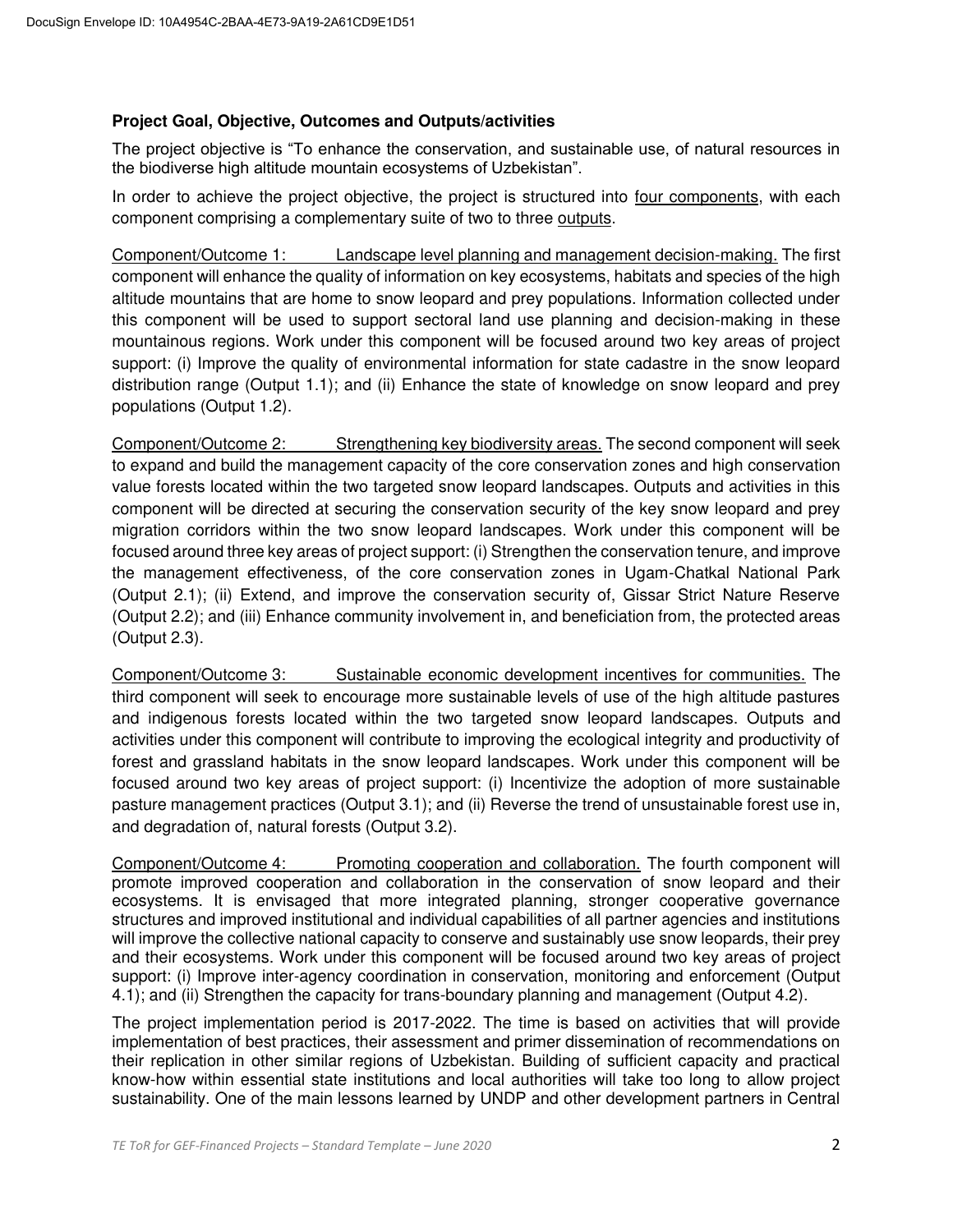Asia in the last 15 years is that to change and reform existing institutions and mind-sets is an extremely time-consuming process if it is to be achieved effectively. This has been a clear lesson from most of UNDP and other development actors' initiatives in the area and a key reason for many projects to not achieve the full results expected. Thus, it is of paramount importance that in the project a realistic timeframe for the systematic implementation of the various project activities is planned in order to mitigate this risk. This is an additional reason why the timeframe of 5 years has been considered necessary.

The project budget planned for the period of implementation is given in the table below. The actually used donors' funds are indicated by UNDP and GEF (6,509,863\$).

The project will instigate institutional change with the true understanding and support of the institutions themselves for the change to be effective and sustainable. The major aim of the project is to build the experience, know-how and technical capacity of key national, regional and district level institutions so that they themselves are better able to understand and deliver change that responds to the evolving natural resources use situation in Uzbekistan. This is the most significant factor in making such institutions sustainable and continuing to be sustainable despite inevitable climate and economic "shocks" that may occur in the future.

The project activities are implemented under coordination of Goscomecology of Uzbekistan, as the national implementation agency of the project. Goscomecology is responsible for regulatory framework related to ecology, environmental protection and biodiversity use and conservation. Ministries and agencies of the country are involved in the project implementation through a mechanism of interactions through Goscomecology and are represented with members of the national Project Board (project steering committee).

### **3. TE Purpose and Objective**

The TE report will assess the achievement of project results against what was expected to be achieved, and draw lessons that can both improve the sustainability of benefits from this project, and aid in the overall enhancement of UNDP programming. The TE report promotes accountability and transparency, and assesses the extent of project accomplishments.

The **purpose** of the evaluation is to provide an independent external view of the progress of the project at its completion, and to provide feedback and recommendations to UNDP and project stakeholders.

The **objectives** of the Terminal Evaluation is to:

- Identify potential project design issues;
- Assess progress toward achievement of expected project objective and outcomes;

Identify and document lessons that can both improve the sustainability of benefits from this project and aid in the overall enhancement of UNDP and GEF programming in the region; and

• Make recommendations necessary to help consolidate and support sustainability of the project results.

The Terminal Evaluation should also provide recommendations for follow-up activities, which require a management response prepared by the project team, which should be uploaded to PIMS and to the [UNDP Evaluation Office Evaluation Resource Center \(ERC\).](https://erc.undp.org/) 

The International Consultant (IC) will be responsible for the preparation of a high quality report and timely submission.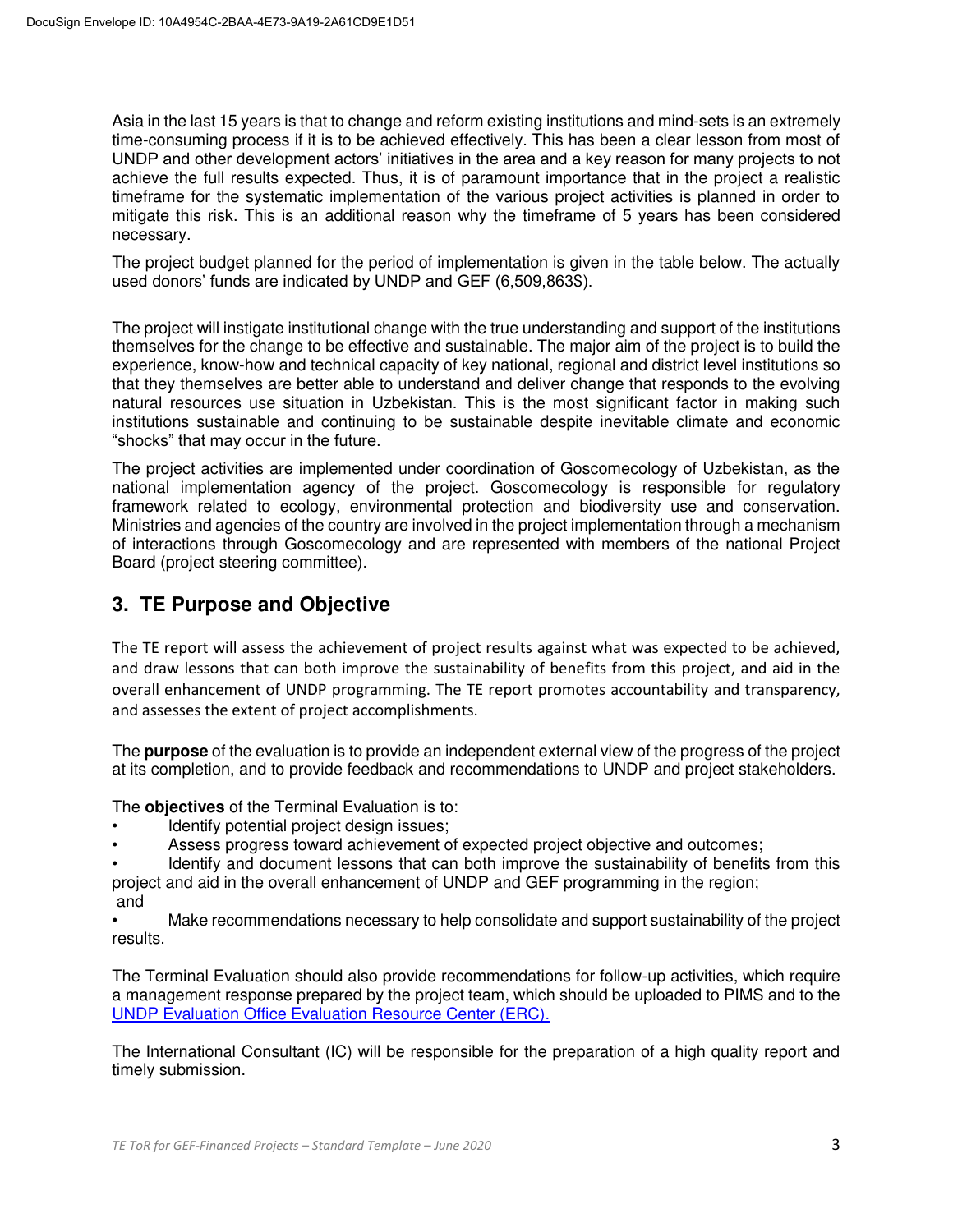## **4. TE Approach and Methodology**

The TE report must provide evidence-based information that is credible, reliable and useful.

The evaluation team is **strongly encouraged** to review UNDP's evaluation quality guidelines and criteria (available here: http://web.undp.org/evaluation/guideline/section-6.shtml) to ensure that the evaluation report meets the highest standards for quality, as the finalized report will be internally reviewed by UNDP to ensure it meets quality standards.

Evaluative evidence will be assessed against the main UNDP and GEF **evaluation criteria**, as identified and defined in Table 1 below:

**Table 1. GEF and UNDP Main Evaluation Criteria for GEF Projects** 

|           | Relevance                                                                                               |
|-----------|---------------------------------------------------------------------------------------------------------|
|           | The extent to which the activity is suited to local and national development priorities and             |
|           | organizational policies, including changes over time.                                                   |
| $\bullet$ | The extent to which the project is in line with the GEF Operational Programs or strategic priorities    |
|           | under which the project was funded.                                                                     |
| $\bullet$ | Note: Retrospectively, the question of relevance often becomes a question as to whether the             |
|           | objectives of an intervention or its design are still appropriate given changed circumstances.          |
|           | <b>Effectiveness</b>                                                                                    |
|           | The extent to which an objective has been achieved or how likely it will be achieved.                   |
|           | <b>Efficiency</b>                                                                                       |
| $\bullet$ | The extent to which results have been delivered with the least costly resources possible; also called   |
|           | cost-effectiveness or efficacy.                                                                         |
|           | <b>Results</b>                                                                                          |
| $\bullet$ | The positive and negative, foreseen and unforeseen changes to and effects produced by a                 |
|           | development intervention.                                                                               |
|           | In GEF terms, results include direct project outputs, short to medium-term outcomes, and longer-        |
|           | term impact including global environmental benefits, replication effects and other local effects.       |
|           | <b>Sustainability</b>                                                                                   |
| $\bullet$ | The likely ability of an intervention to continue to deliver benefits for an extended period of time    |
|           | after completion: financial risks, socio-political risks, institutional framework and governance risks, |
|           | environmental risks                                                                                     |
|           |                                                                                                         |

Projects need to be environmentally, as well as financially and socially sustainable.

The evaluation methodology to be used will be determined by the terminal evaluation team, and will be specified in the evaluation inception report. The methodology may include various forms of quantitative and qualitative data collection and analysis, including document review, qualitative document analysis, interviews, surveys, focus group surveys, field site inspection, and any other relevant methods. The evaluation team should endeavor to collect data from the representative selection of stakeholders and partners, including local and national government, local resource users and stakeholders, beneficiaries, resource managers, civil society, private sector, multilateral and bilateral partners, etc. The evaluation team should use multiple sources of data to triangulate information for all findings and conclusions.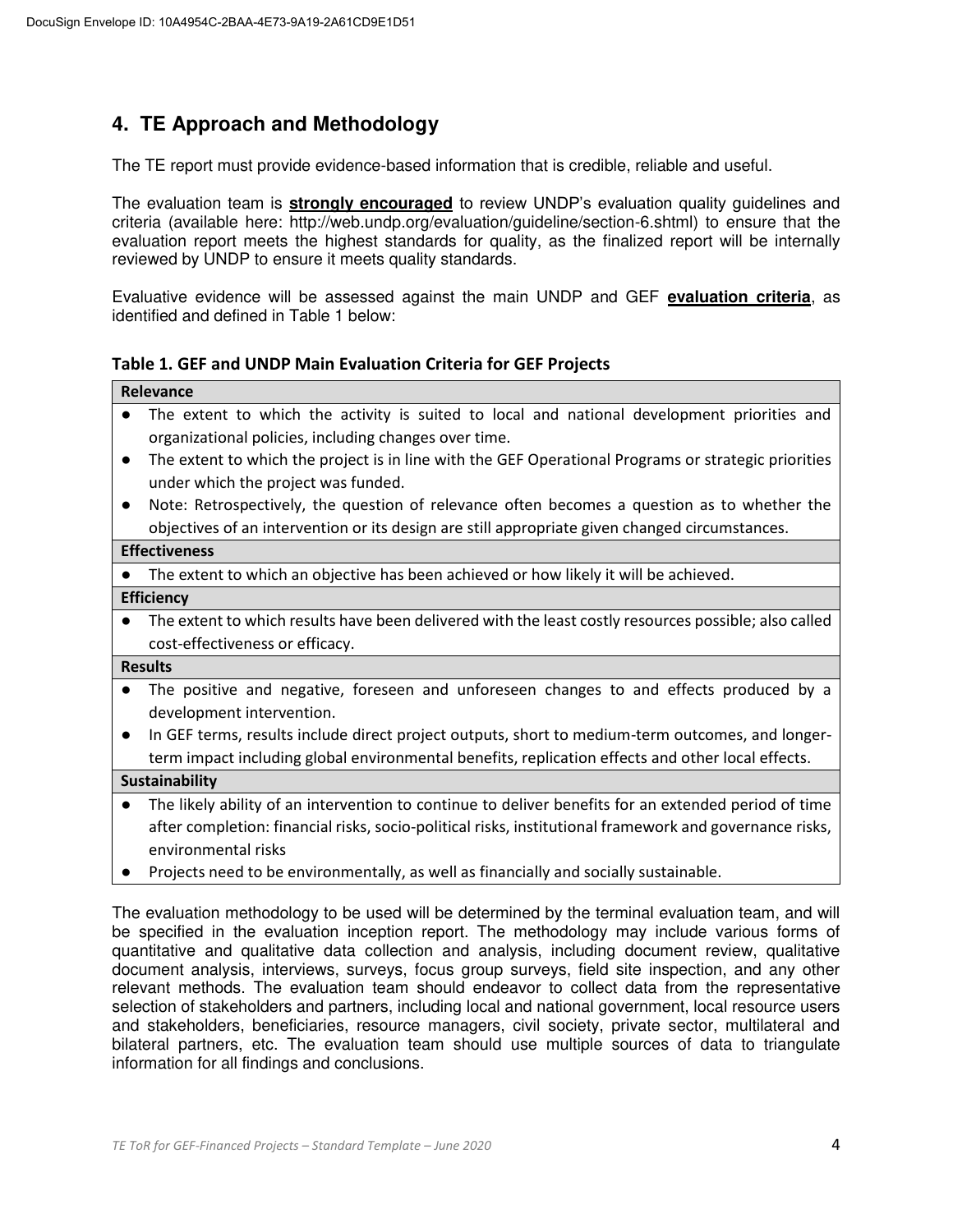The evaluation will specifically address gender, vulnerable groups, disability issues and/or human rights specific questions, as relevant. The evaluation team must ensure that the evaluation approach and methodology is appropriate to ensure inclusion of these topics, including relevant data collection methods. For example, interview guides, surveys, questionnaires, etc. should include questions addressing gender, vulnerable groups, disability issues and/or human rights specific issues, as relevant.

The IC will review all relevant sources of data and information including documents prepared during the preparation phase (i.e. PIF, UNDP Initiation Plan, UNDP Social and Environmental Screening Procedure/SESP) the Project Document, project reports including annual PIRs, project budget revisions, lesson learned reports, national strategic and legal documents, and any other materials that the team considers useful for this evidence-based evaluation. The IC will review the baseline and midterm GEF focal area Core Indicators / Tracking Tools submitted to the GEF at the CEO endorsement and midterm stages and the terminal Core Indicators / Tracking Tools that must be completed before the TE field mission begins.

Role of Evaluation Partners: The IC is expected to follow a participatory and consultative approach ensuring close engagement with the Project Team, government counterparts (the GEF Operational Focal Point), Implementing Partners, the UNDP Country Office(s), the Regional Technical Advisor, direct beneficiaries and other stakeholders. Engagement of stakeholders is vital to a successful TE. Stakeholder involvement should include interviews with stakeholders who have project responsibilities, including but not limited to executing agencies, senior officials and task team/component leaders, key experts and consultants in the subject area, Project Board, project beneficiaries, academia, local government and CSOs, etc. Additionally, the IC is expected to conduct field missions to Uzbekistan, including the project sites in Kashkadarya and Tashkent regions to meet with the local communities and beneficiaries. Evaluation partners and stakeholders will be expected to provide fact-based inputs to the evaluation in a clear and transparent manner, and the evaluation team will take all relevant and necessary measures to support them in doing so. This will include application of the appropriate level of confidentiality, and ensuring avoidance of conflicts of interest.

The specific design and methodology for the TE should emerge from consultations between the IC and the above-mentioned parties regarding what is appropriate and feasible for meeting the TE purpose and objectives and answering the evaluation questions, given limitations of budget, time and data. The IC must use gender-responsive methodologies and tools and ensure that gender equality and women's empowerment, as well as other cross-cutting issues and SDGs are incorporated into the TE report.

The final methodological approach including interview schedule, field visits and data to be used in the evaluation must be clearly outlined in the TE Inception Report and be fully discussed and agreed between UNDP, stakeholders and the IC.

The final report must describe the TE approach, and the rationale for the approach, identifying any limitations of the approach. The final report must also describe any limitations encountered by the Evaluation team during the evaluation process, including limitations of the methodology, data collection methods, and any potential influence of limitation on how findings may be interpreted, and conclusions drawn. Limitations include, among others: language barriers, inaccessible project sites (due to travel restrictions because of COVID), issues with access to data or verification of data sources, issues with availability of interviewees to engage in in-person meetings or virtually in the evaluation process, methodological limitations to collecting more extensive or more representative qualitative or quantitative evaluation data, deviations from planned data collection and analysis set out in the TOR and Inception Report, etc. Efforts made to mitigate the limitations should also be included in the report.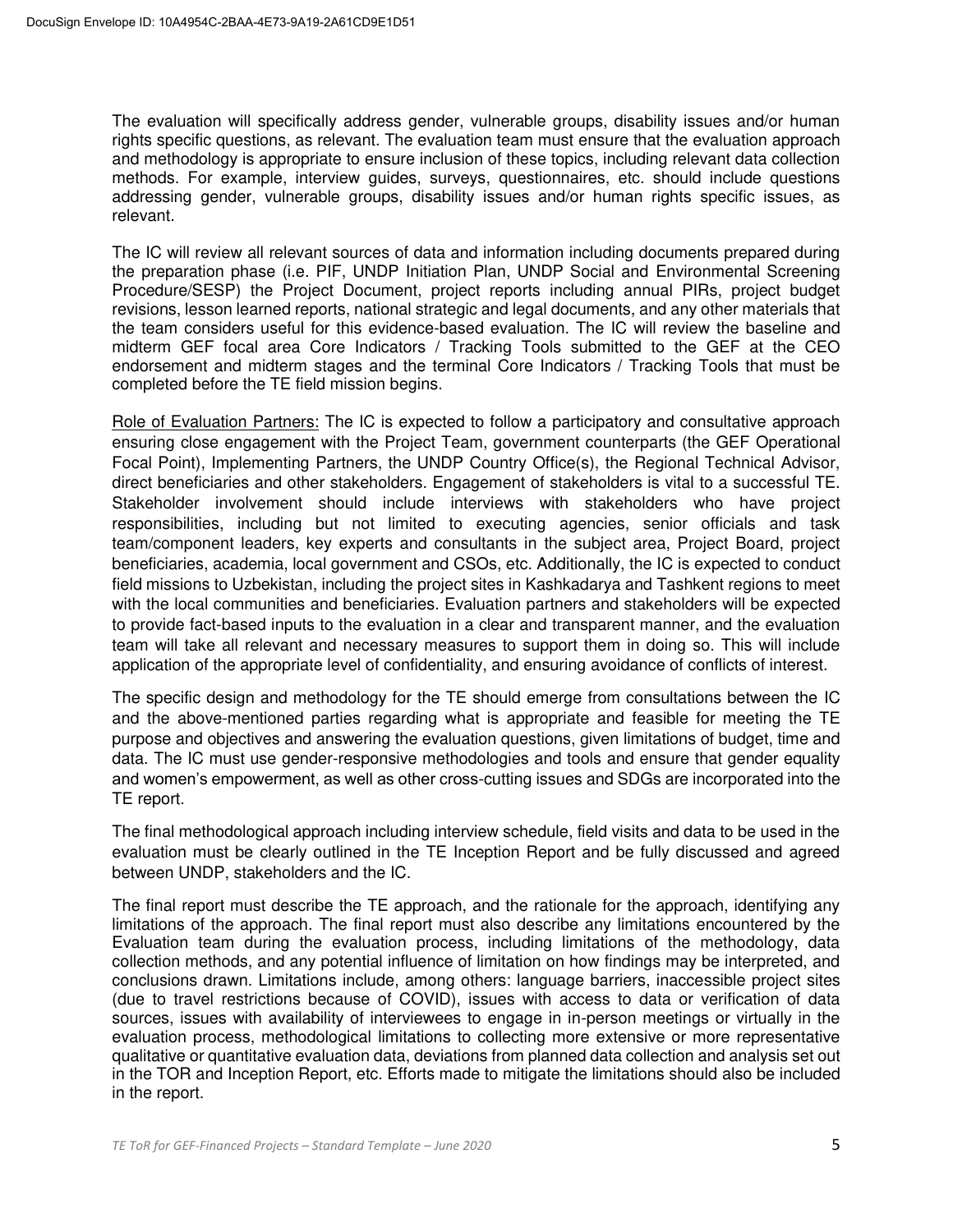Feedback Mechanism: Once the draft terminal evaluation report is complete, the evaluation team will share the draft report with the UNDP Country Office and Project team for factual corrections and suggestions for strengthening the quality of the evaluation report. The draft report will be circulated by UNDP to the other project stakeholders who have provided input to the report, as relevant. Once feedback and comments are shared with the evaluation team, the evaluation team will produce the finalized evaluation report, taking into account the feedback and comments received, as appropriate. In instances where there is unresolvable disagreement between the evaluation team and UNDP or other stakeholders on evaluation findings or conclusions, any dissenting views or additional relevant information will be included in the evaluation management response, which will be attached to the evaluation report as an annex.

Principles of the Evaluation: The evaluation must be conducted in accordance with the GEF M&E Policy, which includes the following principles for evaluation: Credibility, Utility, Impartiality, Transparency, Disclosure, and Participation. The review must also be conducted in line with United Nations Evaluation Group norms and standards. The review must provide evidence‐ based information that is credible, reliable and useful. The review should follow a participatory and consultative approach ensuring close engagement with government counterparts, and with the UNDP project teams. The review should be carried out in accordance with the guidance outlined in the UNDP Handbook on Planning, Monitoring and Evaluating for Development Results, and in accordance with the evaluation guidance in the [UNDP Guidance for Conducting Terminal Evaluations of UNDP-GEF](http://web.undp.org/evaluation/guideline/documents/GEF/TE_GuidanceforUNDP-supportedGEF-financedProjects.pdf)  [projects.](http://web.undp.org/evaluation/guideline/documents/GEF/TE_GuidanceforUNDP-supportedGEF-financedProjects.pdf)

### **5. Detailed Scope of the TE**

As previously stated, the evaluation team is strongly encourage to review UNDP's evaluation report quality criteria and guidelines (access at: [http://web.undp.org/evaluation/guideline/section-6.shtml\)](http://web.undp.org/evaluation/guideline/section-6.shtml) to ensure that the evaluation report covers all relevant and necessary aspects of the project.

The TE report will assess the achievement of project results against the planned results, and draw lessons that can both improve the sustainability of project outcomes, and aid in the overall enhancement of UNDP programming. The TE report promotes accountability and transparency, and assesses the extent of project accomplishments. The final evaluation will focus on the delivery of the project's results as initially planned, and as updated after the mid-term evaluation. The final evaluation will look at impact and sustainability of results, including the contribution to capacity development and the achievement of global environmental benefits/goals.

The TE will assess project performance against expectations set out in the project's Logical Framework/Results Framework (see ToR Annex A). The TE will assess results according to the criteria outlined in the [Guidance for TEs of UNDP-supported GEF-financed Projects.](http://web.undp.org/evaluation/guideline/documents/GEF/TE_GuidanceforUNDP-supportedGEF-financedProjects.pdf)

The Findings section of the TE report will cover the specific topics listed below. A full outline of the TE report's content is provided in ToR Annex C.

The asterisk "(\*)" indicates criteria for which a rating is required.

Findings

- i. Project Design/Formulation
- National priorities and country driven-ness, including stakeholder involvement in project design
- Theory of Change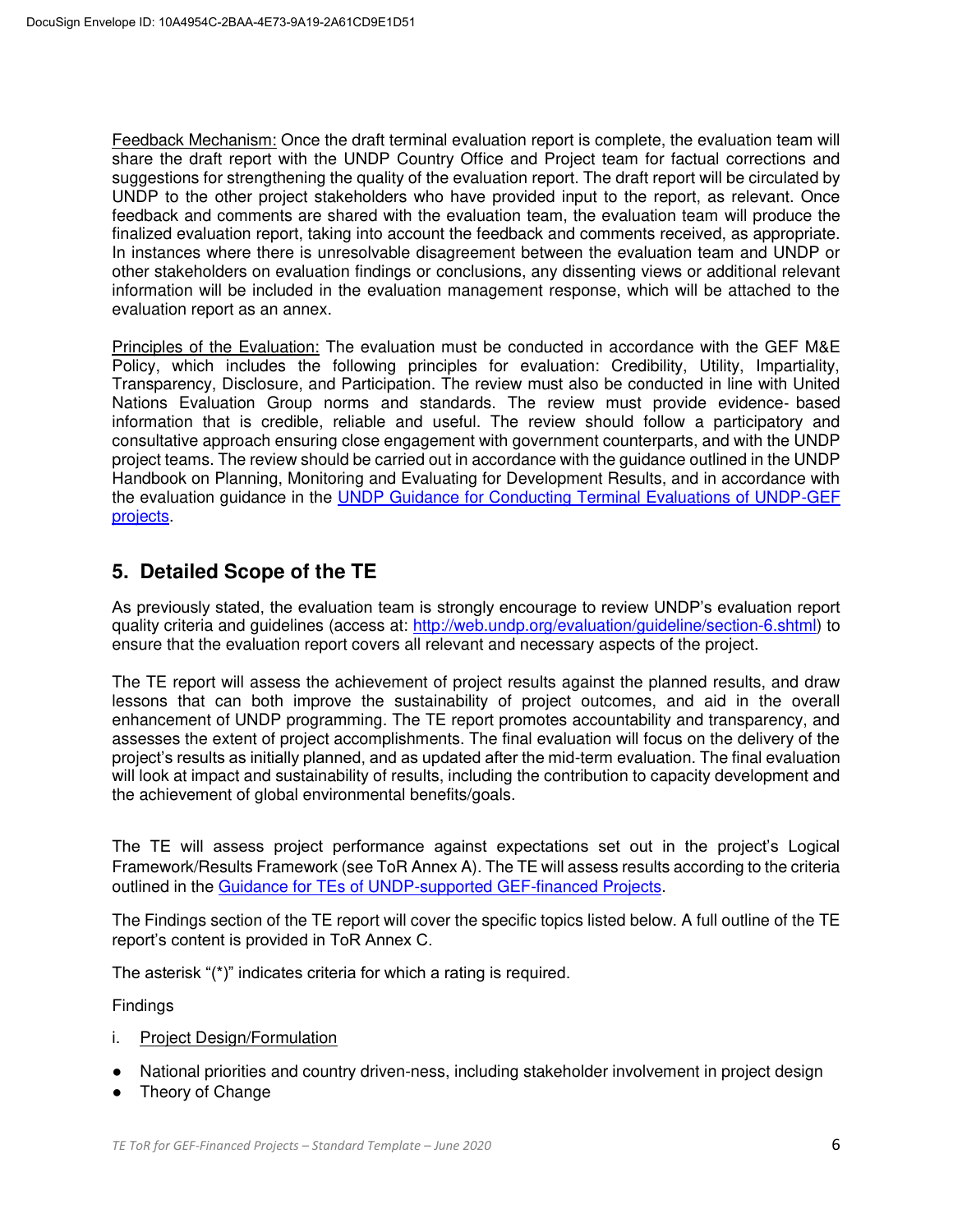- Gender equality and women's empowerment
- Social and Environmental Standards (Safeguards)
- Results Framework: project logic and strategy, indicators
- Assumptions and Risks
- Lessons from other relevant projects (e.g. same focal area) incorporated into project design
- Planned stakeholder engagement during implementation
- Linkages between project and other interventions within the sector
- Management arrangements

### ii. Project Implementation

- Adaptive management (changes to the project design and project outputs during implementation)
- Actual stakeholder participation and partnership arrangements
- Project finance and co-finance, including planned and actual co-financing levels, and the relative importance of actual co-financing in project implementation
- Monitoring & Evaluation: design at entry (\*), implementation (\*), and overall assessment of M&E (\*)
- Implementing Agency (UNDP) (\*) and Executing Agency (\*), overall project oversight/implementation and execution (\*)
- Risk Management, including Social and Environmental Standards (Safeguards)
- iii. Project Results
- Assess the achievement of outcomes against indicators by reporting on the level of progress for each objective and outcome indicator at the time of the TE and noting final achievements
- Relevance  $(*)$ , Effectiveness  $(*)$ , Efficiency  $(*)$  and overall project outcome  $(*)$
- Sustainability: financial  $(*)$ , socio-political  $(*)$ , institutional framework and governance  $(*)$ , environmental (\*), overall likelihood of sustainability (\*)
- Country ownership
- Gender equality and women's empowerment
- Cross-cutting issues (as relevant: poverty alleviation, improved governance, climate change mitigation and adaptation, disaster prevention and recovery, human rights, capacity development, South-South cooperation, knowledge management, volunteerism, etc.)
- GEF Additionality
- Catalytic Role / Replication Effect
- Progress to impact

#### iv. Main Findings, Conclusions, Recommendations and Lessons Learned

- The IC will include a summary of the main findings of the TE report. Findings should be presented as statements of fact that are based on analysis of the data.
- The section on conclusions will be written in light of the findings. Conclusions should be comprehensive and balanced statements that are well substantiated by evidence and logically connected to the TE findings. They should highlight the strengths, weaknesses and results of the project, respond to key evaluation questions and provide insights into the identification of and/or solutions to important problems or issues pertinent to project beneficiaries, UNDP and the GEF, including issues in relation to gender equality and women's empowerment.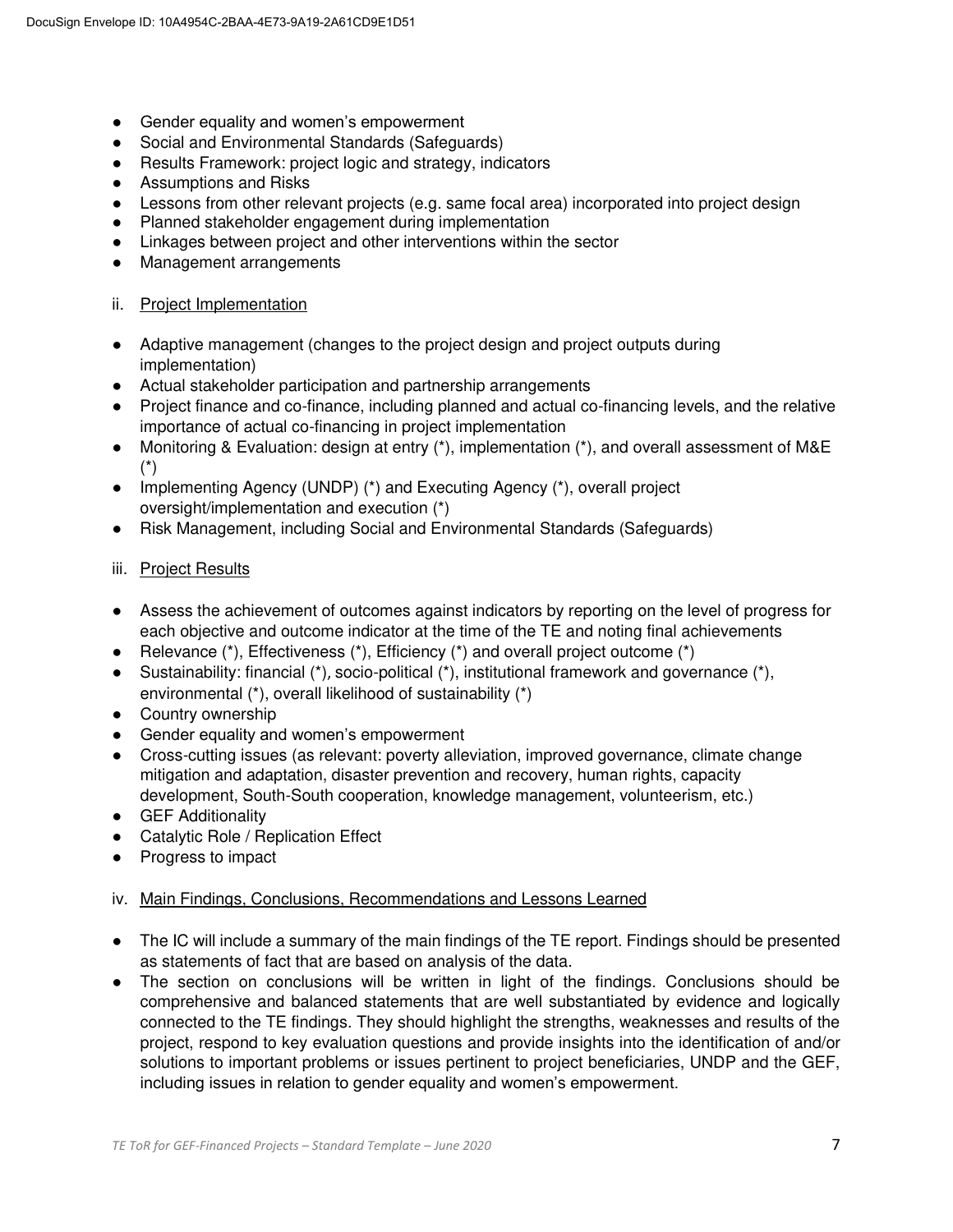- Recommendations should provide concrete, practical, feasible and targeted recommendations directed to the intended users of the evaluation about what actions to take and decisions to make. The recommendations should be specifically supported by the evidence and linked to the findings and conclusions around key questions addressed by the evaluation.
- The TE report should also include lessons that can be taken from the evaluation, including best practices in addressing issues relating to performance and success that can provide knowledge gained from the particular circumstance (programmatic and evaluation methods used, partnerships, financial leveraging, etc.) that are applicable to other GEF and UNDP interventions. When possible, the IC should include examples of good practices in project design and implementation.
- It is important for the conclusions, recommendations and lessons learned of the TE report to include consideration of gender equality and empowerment of women.

The TE report will include an Evaluation Ratings Table, as shown below:

### **ToR Table 2: Evaluation Ratings Table for project "Sustainable natural resource and forest management in key mountainous areas important for globally significant biodiversity"**

| Monitoring & Evaluation (M&E)               | Rating <sup>1</sup> |
|---------------------------------------------|---------------------|
| M&E design at entry                         |                     |
| <b>M&amp;E Plan Implementation</b>          |                     |
| Overall Quality of M&E                      |                     |
| Implementation & Execution                  | Rating              |
| Quality of UNDP Implementation/Oversight    |                     |
| Quality of Implementing Partner Execution   |                     |
| Overall quality of Implementation/Execution |                     |
| <b>Assessment of Outcomes</b>               | Rating              |
| Relevance                                   |                     |
| <b>Effectiveness</b>                        |                     |
| Efficiency                                  |                     |
| <b>Overall Project Outcome Rating</b>       |                     |
| Sustainability                              | Rating              |
| <b>Financial resources</b>                  |                     |
| Socio-political/economic                    |                     |
| Institutional framework and governance      |                     |
| Environmental                               |                     |
| Overall Likelihood of Sustainability        |                     |

### **6. Timeframe**

 $\overline{\phantom{0}}$ 

 $1$  Outcomes, Effectiveness, Efficiency, M&E, Implementation/Oversight & Execution, Relevance are rated on a 6-point scale: 6=Highly Satisfactory (HS), 5=Satisfactory (S), 4=Moderately Satisfactory (MS), 3=Moderately Unsatisfactory (MU), 2=Unsatisfactory (U), 1=Highly Unsatisfactory (HU). Sustainability is rated on a 4-point scale: 4=Likely (L), 3=Moderately Likely (ML), 2=Moderately Unlikely (MU), 1=Unlikely (U)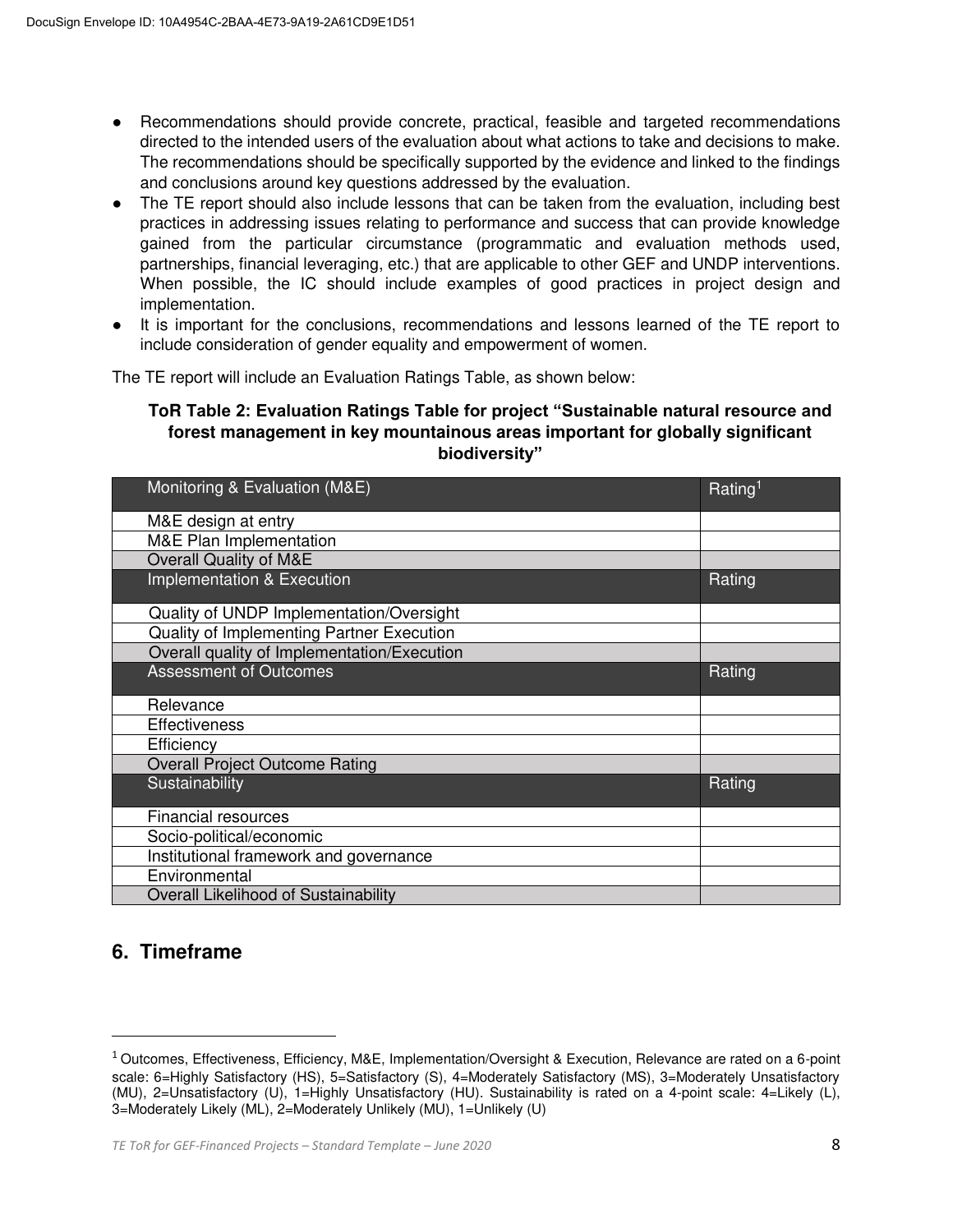The total duration of the TE will be approximately *28 working days* over a time period of *April – September 2022* starting on *April 6, 2022*. The tentative TE timeframe is as follows:

| Deadline                | Activity                                                                   |
|-------------------------|----------------------------------------------------------------------------|
| 18 March 2022           | Application closes                                                         |
| 25 March 2022           | Selection of IC                                                            |
| 25 March 2022           | Preparation period for IC (handover of documentation)                      |
| 6 April 2022, 4 days    | Document review and preparation of TE Inception Report                     |
| 20 May 2022, 2 days     | Finalization and Validation of TE Inception Report                         |
| 20 June 2022, 10 days   | Latest start of TE mission: in-country meetings, interviews, field visits, |
| (suggested 11 June-22   | etc.                                                                       |
| June)                   |                                                                            |
| 29 July 2022, 1 day     | Latest date for mission wrap-up meeting & presentation of initial          |
|                         | findings; earliest end of TE mission                                       |
| 12 August 2022, 7 days  | Preparation of draft TE report, circulation of draft TE report for         |
|                         | comments                                                                   |
| 26 August 2022, 3 days  | Incorporation of comments on draft TE report into Audit Trail and          |
|                         | finalization of TE report                                                  |
| 2 September 2022, 1 day | Preparation of Management Response                                         |
| 9 September 2022        | Full TE finalization and final report ready for submission                 |

Options for site visits should be provided in the TE Inception Report.

## **7. TE DELIVERABLES**

| #              | <b>Deliverable</b>                | <b>Description</b>                                                                                                                                                            | Timing                                                                                 | Responsibilities                                                                                         |
|----------------|-----------------------------------|-------------------------------------------------------------------------------------------------------------------------------------------------------------------------------|----------------------------------------------------------------------------------------|----------------------------------------------------------------------------------------------------------|
|                | TE Inception<br>Report            | IC clarifies objectives,<br>methodology and<br>timing of the TE                                                                                                               | No later than 2<br>weeks before the<br>TE mission: (by 20<br>May 2022)                 | IC submits Inception<br>Report to<br>Commissioning Unit and<br>project management                        |
| $\overline{2}$ | Presentation                      | Initial Findings                                                                                                                                                              | End of TE mission:<br>(by 29 June 2022)                                                | IC presents to<br>Commissioning Unit and<br>project management                                           |
| 3              | Draft TE Report                   | Full draft report (using<br>guidelines on report<br>content in ToR Annex<br>$C$ ) with annexes                                                                                | Within 3 weeks of<br>end of TE mission:<br>(by 12 August<br>2022)                      | IC submits to<br>Commissioning Unit;<br>reviewed by RTA,<br><b>Project Coordinating</b><br>Unit, GEF OFP |
| 5              | Final TE Report*<br>+ Audit Trail | Revised final report<br>and TE Audit trail in<br>which the TE details<br>how all received<br>comments have (and<br>have not) been<br>addressed in the final<br>TE report (See | Within 1 week of<br>receiving<br>comments on draft<br>report: (by 2<br>September 2022) | IC submits both<br>documents to the<br>Commissioning Unit                                                |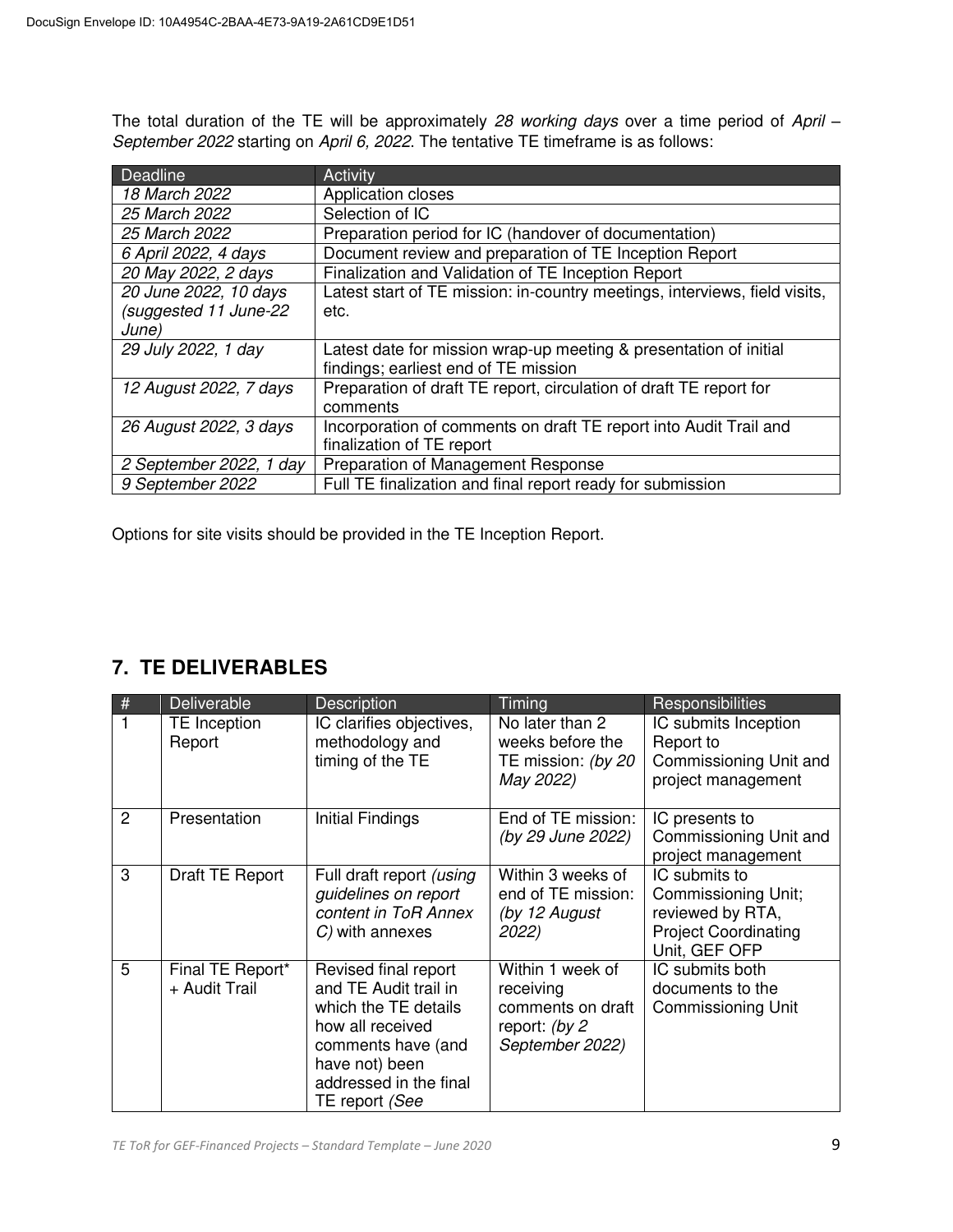| -<br>$\blacksquare$ . The contract of the contract of the contract of the contract of the contract of the contract of the contract of the contract of the contract of the contract of the contract of the contract of the contract of the<br>template in<br>ОH<br>Annex<br>ιe |  |
|-------------------------------------------------------------------------------------------------------------------------------------------------------------------------------------------------------------------------------------------------------------------------------|--|
|                                                                                                                                                                                                                                                                               |  |

\*All final TE reports will be quality assessed by the UNDP Independent Evaluation Office (IEO). Details of the IEO's quality assessment of decentralized evaluations can be found in Section 6 of the UNDP Evaluation Guidelines. 2

### **8. TE Arrangements**

The principal responsibility for managing the TE resides with the Commissioning Unit. The Commissioning Unit for this project's TE is the UNDP Country Office in Uzbekistan.

The Commissioning Unit will contract the evaluators and ensure the timely provision of per diems and travel arrangements within the country for the IC. The Project Team will be responsible for liaising with the IC to provide all relevant documents, set up stakeholder interviews, and arrange field visits.

8.Duty Station

Home based with one mission to Uzbekistan.

Travel:

 $\overline{\phantom{0}}$ 

• International travel will be required to travel to Uzbekistan with in-country visits to Tashkent, Kashkadarya and Surkhandarya regions during the TE mission;

• The BSAFE course must be successfully completed prior to commencement of travel;

• Individual Consultants are responsible for ensuring they have vaccinations/inoculations when travelling to certain countries, as designated by the UN Medical Director.

• Consultants are required to comply with the UN security directives set forth under: https://dss.un.org/dssweb/

• All related travel expenses will be covered and will be reimbursed as per UNDP rules and regulations upon submission of an F-10 claim form and supporting documents

### **9. TE Team Composition**

A team of *two independent evaluators* will conduct the TE – one *team leader (international consultant) (with experience and exposure to projects and evaluations in other regions) and one local team expert (national consultant)*. The team leader will be responsible for the overall design and writing of the TE report. The team expert will assess emerging trends with respect to regulatory frameworks, budget allocations, capacity building, work with the Project Team in developing the TE itinerary, etc.

The evaluator(s) cannot have participated in the project preparation, formulation and/or implementation (including the writing of the project document), must not have conducted this project's Mid-Term Review and should not have a conflict of interest with the project's related activities.

The selection of evaluators will be aimed at maximizing the overall "team" qualities in the following areas:

<sup>&</sup>lt;sup>2</sup> Access at: http://web.undp.org/evaluation/guideline/section-6.shtml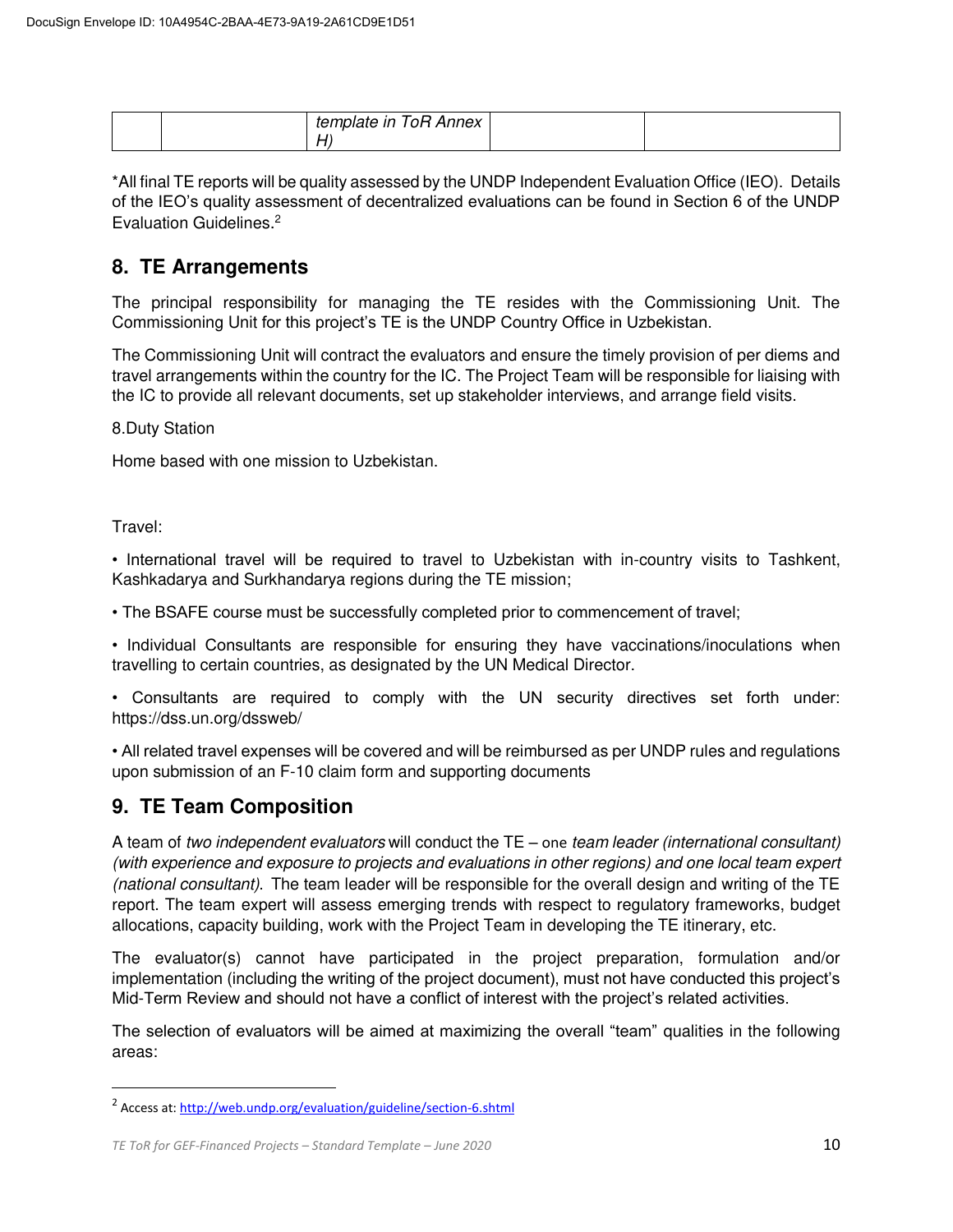Corporate Competencies:

- Demonstrates integrity by modeling the UN's values and ethical standards;
- Promotes the vision, mission, and strategic goals of UNDP;
- Displays cultural, gender, religion, race, nationality and age sensitivity and adaptability;
- Treats all people fairly without favoritism;
- Fulfills all obligations to gender sensitivity and zero tolerance for sexual harassment.

### Functional Competencies:

- Knowledge of and work experience with biodiversity and ecosystems related projects, including those funded by the GEF;
- Competence in adaptive management;
- Excellent training, facilitation and communication skills;
- Results driven, ability to work under pressure and to meet required deadlines;

#### **Education**

● Master's degree in natural sciences, natural resource and environmental management, development studies, economics, or other closely related field;

#### **Experience**

- Relevant extensive (at least 10 years) work experience and proven track record with policy advice and/or project development/implementation in biodiversity, ecosystems, or natural resources management (including at least some experience with biodiversity conservation and natural resource management projects) in transition economies is required.
- Experience working with the GEF or GEF project evaluations within the past seven years including experience with SMART based indicators is required.
- Experience working with international technical assistance projects in the Eastern Europe countries or CIS region in the past seven years (experience in Uzbekistan will be an asset) is strongly encouraged.
- Demonstrated understanding of issues related to gender and natural resources, experience in gender responsive evaluation and analysis.
- Excellent communication and presentation skills.
- Demonstrable analytical skills.
- Project evaluation/review experience within United Nations system will be considered an asset.
- Experience with implementing evaluations remotely will be considered an asset

#### Language

● Fluency in written and spoken English is required, knowledge of Russian will be a strong asset.

### **10. Evaluator Ethics**

The IC will be held to the highest ethical standards and is required to sign a code of conduct upon acceptance of the assignment. This evaluation will be conducted in accordance with the principles outlined in the UNEG 'Ethical Guidelines for Evaluation'. The evaluator must safeguard the rights and confidentiality of information providers, interviewees and stakeholders through measures to ensure compliance with legal and other relevant codes governing collection of data and reporting on data. The evaluator must also ensure security of collected information before and after the evaluation and protocols to ensure anonymity and confidentiality of sources of information where that is expected. The information knowledge and data gathered in the evaluation process must also be solely used for the evaluation and not for other uses without the express authorization of UNDP and partners.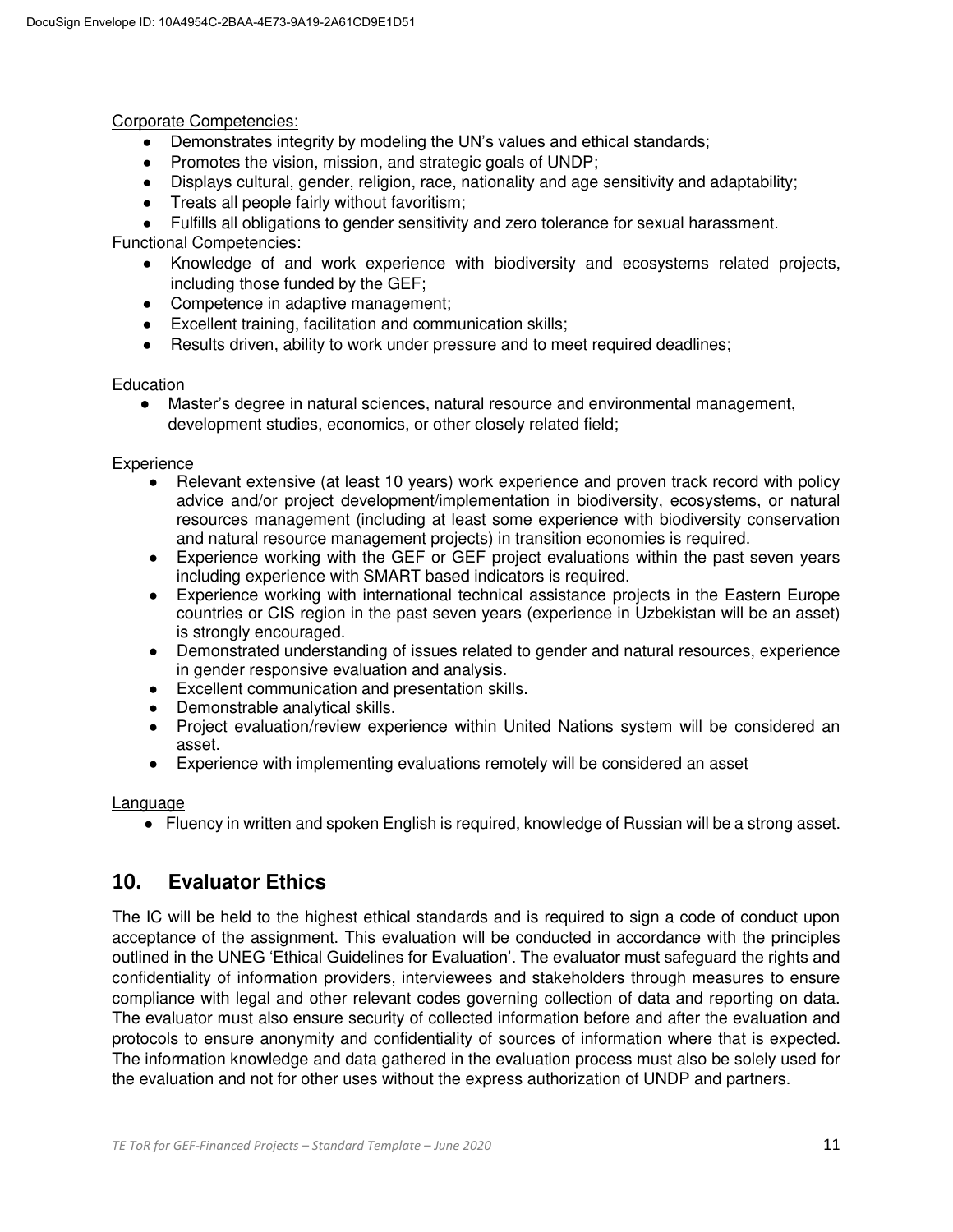### **11. Payment Schedule**

- 20% payment upon satisfactory delivery of the final TE Inception Report and approval by the Commissioning Unit
- 40% payment upon satisfactory delivery of the draft TE report to the Commissioning Unit
- 40% payment upon satisfactory delivery of the final TE report and approval by the Commissioning Unit and RTA (via signatures on the TE Report Clearance Form) and delivery of completed TE Audit Trail

Criteria for issuing the final payment of  $40\%$ <sup>3</sup>:

- The final TE report includes all requirements outlined in the TE TOR and is in accordance with the TE quidance.
- The final TE report is clearly written, logically organized, and is specific for this project (i.e. text has not been cut & pasted from other TE reports).
- The Audit Trail includes responses to and justification for each comment listed.

### **12. Application Process<sup>4</sup>**

 $\overline{a}$ 

Recommended Presentation of Proposal:

- a) Letter of Confirmation of Interest and Availability using the [template](https://intranet.undp.org/unit/bom/pso/Support%20documents%20on%20IC%20Guidelines/Template%20for%20Confirmation%20of%20Interest%20and%20Submission%20of%20Financial%20Proposal.docx)<sup>5</sup> provided by UNDP;
- b) CV and a Personal History Form (**P11 form**<sup>6</sup>);
- c) Brief description **of approach to work/technical proposal** of why the individual considers him/herself as the most suitable for the assignment, and a proposed methodology on how they will approach and complete the assignment; (max 1 page)
- d) **Financial Proposal** that indicates the all-inclusive fixed total contract price and all other travel related costs (such as flight ticket, per diem, etc), supported by a breakdown of costs, as per template attached to the **Letter of Confirmation of Interest template**. If an applicant is employed by an organization/company/institution, and he/she expects his/her employer to charge a management fee in the process of releasing him/her to UNDP under Reimbursable Loan Agreement (RLA), the applicant must indicate at this point, and ensure that all such costs are duly incorporated in the financial proposal submitted to UNDP.

All application materials should be submitted to the address (insert mailing address) in a sealed envelope indicating the following reference "Consultant for Terminal Evaluation of Sustainable natural resource and forest management in key mountainous areas important for globally significant

 $^3$  The Commissioning Unit is obligated to issue payments to the TE team as soon as the terms under the ToR are fulfilled. If there is an ongoing discussion regarding the quality and completeness of the final deliverables that cannot be resolved between the Commissioning Unit and the TE team, the Regional M&E Advisor and Vertical Fund Directorate will be consulted. If needed, the Commissioning Unit's senior management, Procurement Services Unit and Legal Support Office will be notified as well so that a decision can be made about whether or not to withhold payment of any amounts that may be due to the evaluator(s), suspend or terminate the contract and/or remove the individual contractor from any applicable rosters. See the UNDP Individual Contract Policy for further details:

[https://popp.undp.org/\\_layouts/15/WopiFrame.aspx?sourcedoc=/UNDP\\_POPP\\_DOCUMENT\\_LIBRARY/Public/PSU\\_Individual%20](https://popp.undp.org/_layouts/15/WopiFrame.aspx?sourcedoc=/UNDP_POPP_DOCUMENT_LIBRARY/Public/PSU_Individual%20Contract_Individual%20Contract%20Policy.docx&action=default) [Contract\\_Individual%20Contract%20Policy.docx&action=default](https://popp.undp.org/_layouts/15/WopiFrame.aspx?sourcedoc=/UNDP_POPP_DOCUMENT_LIBRARY/Public/PSU_Individual%20Contract_Individual%20Contract%20Policy.docx&action=default)

<sup>&</sup>lt;sup>4</sup> Engagement of evaluators should be done in line with guidelines for hiring consultants in the POPP <https://popp.undp.org/SitePages/POPPRoot.aspx>

<sup>5</sup> [https://intranet.undp.org/unit/bom/pso/Support%20documents%20on%20IC%20Guidelines/Template%20for%20Confirmation%20o](https://intranet.undp.org/unit/bom/pso/Support%20documents%20on%20IC%20Guidelines/Template%20for%20Confirmation%20of%20Interest%20and%20Submission%20of%20Financial%20Proposal.docx) [f%20Interest%20and%20Submission%20of%20Financial%20Proposal.docx](https://intranet.undp.org/unit/bom/pso/Support%20documents%20on%20IC%20Guidelines/Template%20for%20Confirmation%20of%20Interest%20and%20Submission%20of%20Financial%20Proposal.docx) 

<sup>&</sup>lt;sup>6</sup> [http://www.undp.org/content/dam/undp/library/corporate/Careers/P11\\_Personal\\_history\\_form.doc](http://www.undp.org/content/dam/undp/library/corporate/Careers/P11_Personal_history_form.doc)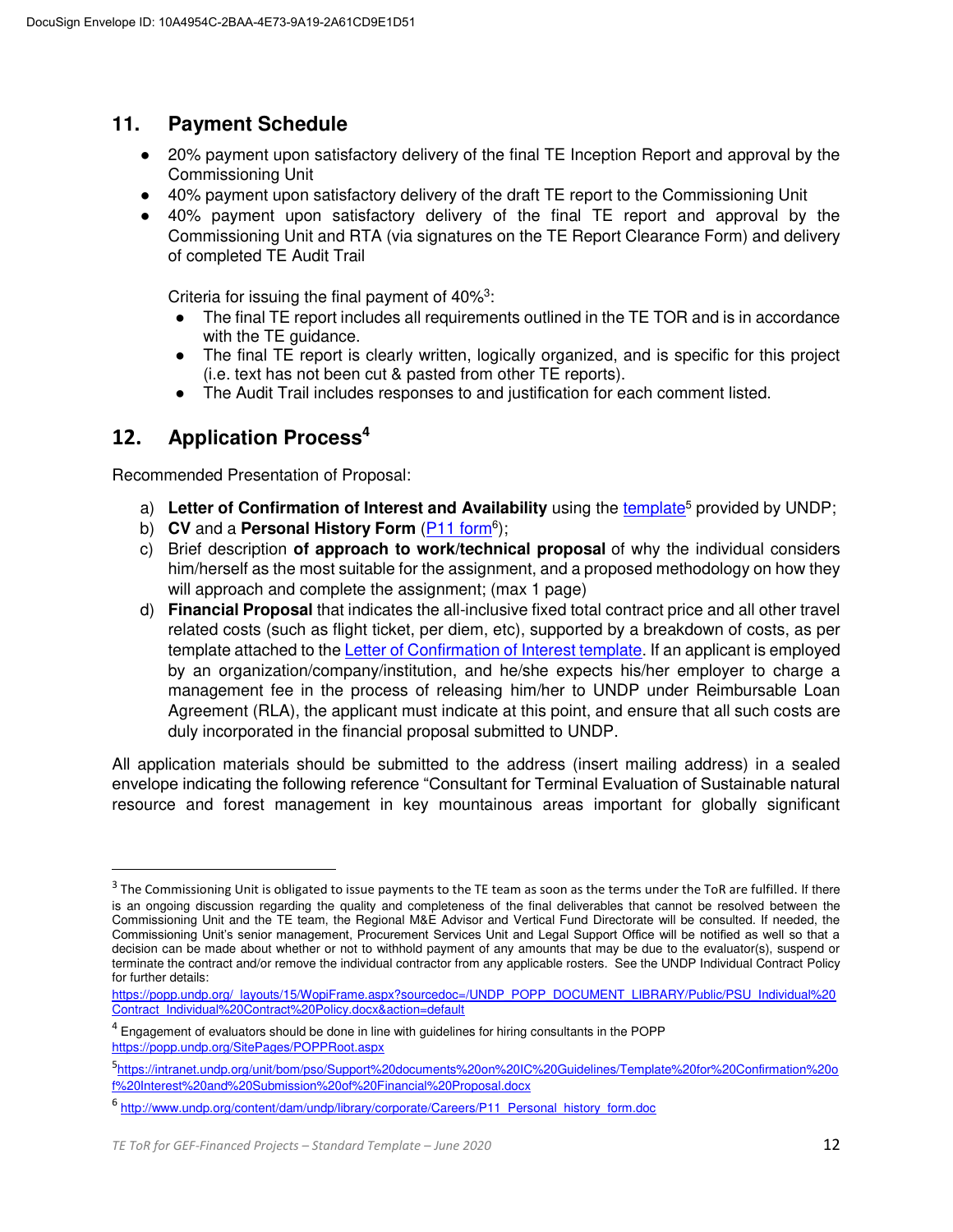biodiversity" or by email at the following address ONLY: *pu.uz@undp.org* by *(time and date)*. Incomplete applications will be excluded from further consideration.

**Criteria for Evaluation of Proposal:** Only those applications which are responsive and compliant will be evaluated. Offers will be evaluated according to the Combined Scoring method – where the educational background and experience on similar assignments will be weighted at 70% and the price proposal will weigh as 30% of the total scoring. The applicant receiving the Highest Combined Score that has also accepted UNDP's General Terms and Conditions will be awarded the contract.

When using this method, the award of the contract should be made to the individual consultant whose offer has been evaluated and determined as:

• Responsive/compliant and having received the highest score – out of 100 points.

Out of the maximum score, the score for technical criteria equals 70% - maximum 70 points, and for financial criteria 30%.

The technical evaluation will take into account the following as per the scoring provided:

• Educational background (Advanced University degree, Masters or preferably a PhD, in Natural sciences, Natural resource and environmental management, development studies, economics, climate change mitigation and adaptation or other closely related field) – 10 points max; (PhD related to Natural Sciences/Environment Mgt/Natural Resources/Climate Change = 10 points, PhD related to other relevant topic = 8 points, Masters related to Natural Sciences /Environment = 6 points, Masters related to other relevant topic = 4 points, combined (2 or more) Masters related to relevant topics = 8);

• Extensive (at least 10-year) work experience and proven track record with policy advice and/or project development/implementation in climate change adaptation and/or sustainable use of land and water resources (including at least some experience with climate change adaptation and/or sustainable use of land and water resources projects) in transition economies – 20 points max (more points if experience specifically includes experience related to both climate change and/or sustainable use of land and water resources; more than 20 years = 17 points, 15-20 years = 12 points, 14-10 years  $= 7$  points, 6-9 years  $= 2$  points.) The consultant shall score  $+3$  points if they have specific work experience related to other projects dealing with the issues of both climate change and also specifically related to sustainable use of land and water resources. If the consultant has only specific experience related to one of these two areas then they shall score +1 point;

• Experience working with the GEF or GEF project evaluations within the past seven years including experience with SMART based indicators (Project evaluation/review experiences within United Nations system will be considered an asset) – 20 points max (excellent evidences of the required experience = 20 points (3 assignments or more); very good evidence (2 or more assignments)  $= 14$  points satisfactory evidences (1 other relevant GEF evaluation experience) = 8 points; no evidence of ever having evaluated a GEF project  $= 0$  points);

• Experience working with international technical assistance projects in the Eastern Europe countries or CIS region in the past seven years (experience in Uzbekistan will be an asset and persons who have worked in Uzbekistan before on technical assistance projects will score 10 points) – 20 points max (strong experience (4 assignments or more or at least 1 prior assignment in Turkmenistan)  $=$  20 points; very good experience (3 other assignments or more)  $=$  14 points, good experience (2 assignments or more) = 8 points, satisfactory experience (1 assignment or more)  $-6$  points, no  $experience = 0$ ;

• Methodology on how IC will approach and complete the assignment – 10 points max;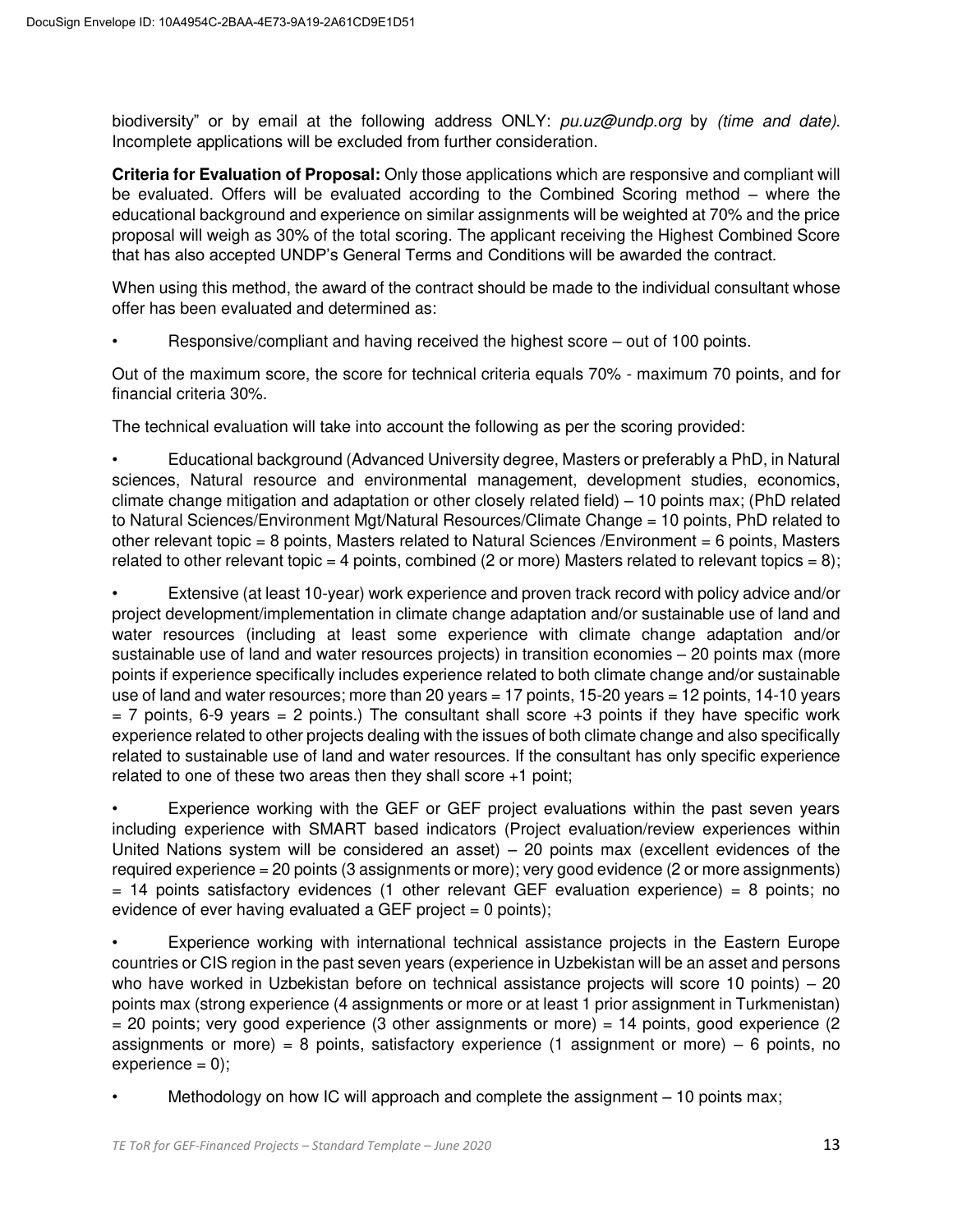Interview  $-10$  points max;

• Language skills (English required, knowledge of Russian will be an asset) – 10 points max (10 points for superior writing and oral skills in English + at least some knowledge of Russian; 7 points for superior writing and oral skills in English but no Russian, 4 points for average English and satisfactory writing skills, 1 point for poor English fluency and poor writing skills). Writing skills will be judged by the quality of the 1-page cover letter with the brief description of the approach to the work to be carried out to be sent with this application.

Maximum available technical (education, experience and competencies) score – 100 points.

Additional requirements for recommended contractor:

If recommended contractors are aged 65 or older, and if the travel is required, shall undergo a full medical examination including x-ray, and obtain medical clearance from the UN-approved doctor prior to taking up their assignment. The medical examination is to be cleared by the UN physicians, and shall be paid by the consultant.

| Approved by                 | DocuSigned by:<br>Doina Munteanu<br>EB96ADB348874A0           |
|-----------------------------|---------------------------------------------------------------|
| Co-signed by the Consultant | DocuSigned by:<br><i>Qichard</i> Sober<br>$-243CE7D9CEEE49A.$ |

### **13. TOR Annexes**

*(Add the following annexes to the final ToR)* 

- ToR Annex A: Project Logical/Results Framework
- ToR Annex B: Project Information Package to be reviewed by TE team
- ToR Annex C: Content of the TE report
- ToR Annex D: Evaluation Criteria Matrix template
- ToR Annex E: UNEG Code of Conduct for Evaluators
- ToR Annex F: TE Rating Scales
- ToR Annex G: TE Report Clearance Form
- ToR Annex H: TE Audit Trail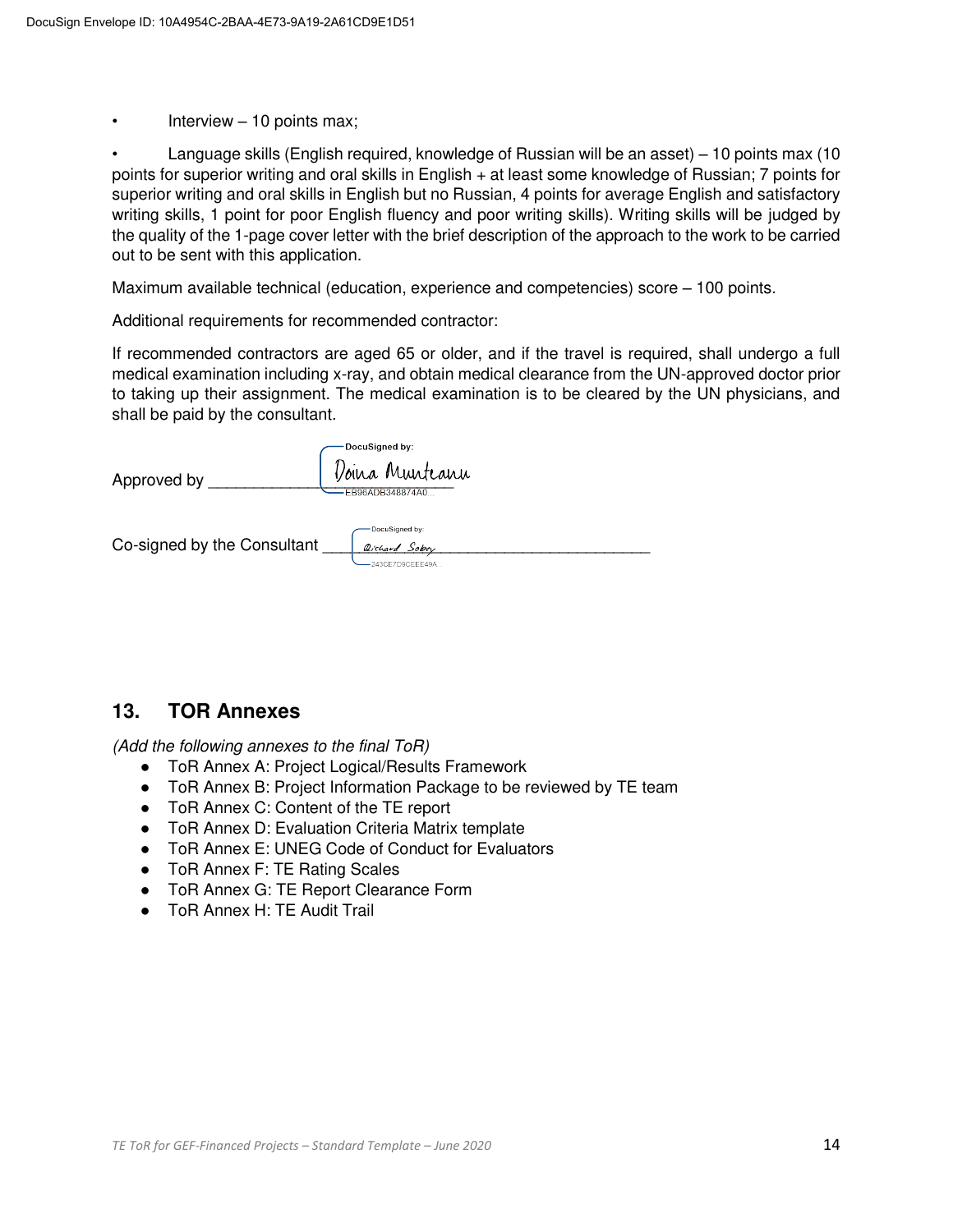# **ToR Annex A: Project Logical/Results Framework**

*(Insert the project's results framework)*

# **ToR Annex B: Project Information Package to be reviewed by TE team**

| #               | Item (electronic versions preferred if available)                                                                                                                                                         |
|-----------------|-----------------------------------------------------------------------------------------------------------------------------------------------------------------------------------------------------------|
| $\mathbf{1}$    | Project Identification Form (PIF)                                                                                                                                                                         |
| $\overline{2}$  | <b>UNDP Initiation Plan</b>                                                                                                                                                                               |
| 3               | Final UNDP-GEF Project Document with all annexes                                                                                                                                                          |
| 4               | <b>CEO Endorsement Request</b>                                                                                                                                                                            |
| 5               | UNDP Social and Environmental Screening Procedure (SESP) and associated<br>management plans (if any)                                                                                                      |
| 6               | <b>Inception Workshop Report</b>                                                                                                                                                                          |
| $\overline{7}$  | Mid-Term Review report and management response to MTR recommendations                                                                                                                                     |
| 8               | All Project Implementation Reports (PIRs)                                                                                                                                                                 |
| 9               | Progress reports (quarterly, semi-annual or annual, with associated workplans and<br>financial reports)                                                                                                   |
| 10              | Oversight mission reports                                                                                                                                                                                 |
| 11              | Minutes of Project Board Meetings and of other meetings (i.e. Project Appraisal<br>Committee meetings)                                                                                                    |
| $\overline{12}$ | GEF Tracking Tools (from CEO Endorsement, midterm and terminal stages)                                                                                                                                    |
| 13              | GEF/LDCF/SCCF Core Indicators (from PIF, CEO Endorsement, midterm and terminal<br>stages); for GEF-6 and GEF-7 projects only                                                                              |
| 14              | Financial data, including actual expenditures by project outcome, including management<br>costs, and including documentation of any significant budget revisions                                          |
| 15              | Co-financing data with expected and actual contributions broken down by type of co-<br>financing, source, and whether the contribution is considered as investment mobilized or<br>recurring expenditures |
| 16              | Audit reports                                                                                                                                                                                             |
| 17              | Electronic copies of project outputs (booklets, manuals, technical reports, articles, etc.)                                                                                                               |
| 18              | Sample of project communications materials                                                                                                                                                                |
| 19              | Summary list of formal meetings, workshops, etc. held, with date, location, topic, and<br>number of participants                                                                                          |
| 20              | Any relevant socio-economic monitoring data, such as average incomes / employment<br>levels of stakeholders in the target area, change in revenue related to project activities                           |
| 21              | List of contracts and procurement items over ~US\$5,000 (i.e. organizations or companies<br>contracted for project outputs, etc., except in cases of confidential information)                            |
| 22              | List of related projects/initiatives contributing to project objectives approved/started after<br>GEF project approval (i.e. any leveraged or "catalytic" results)                                        |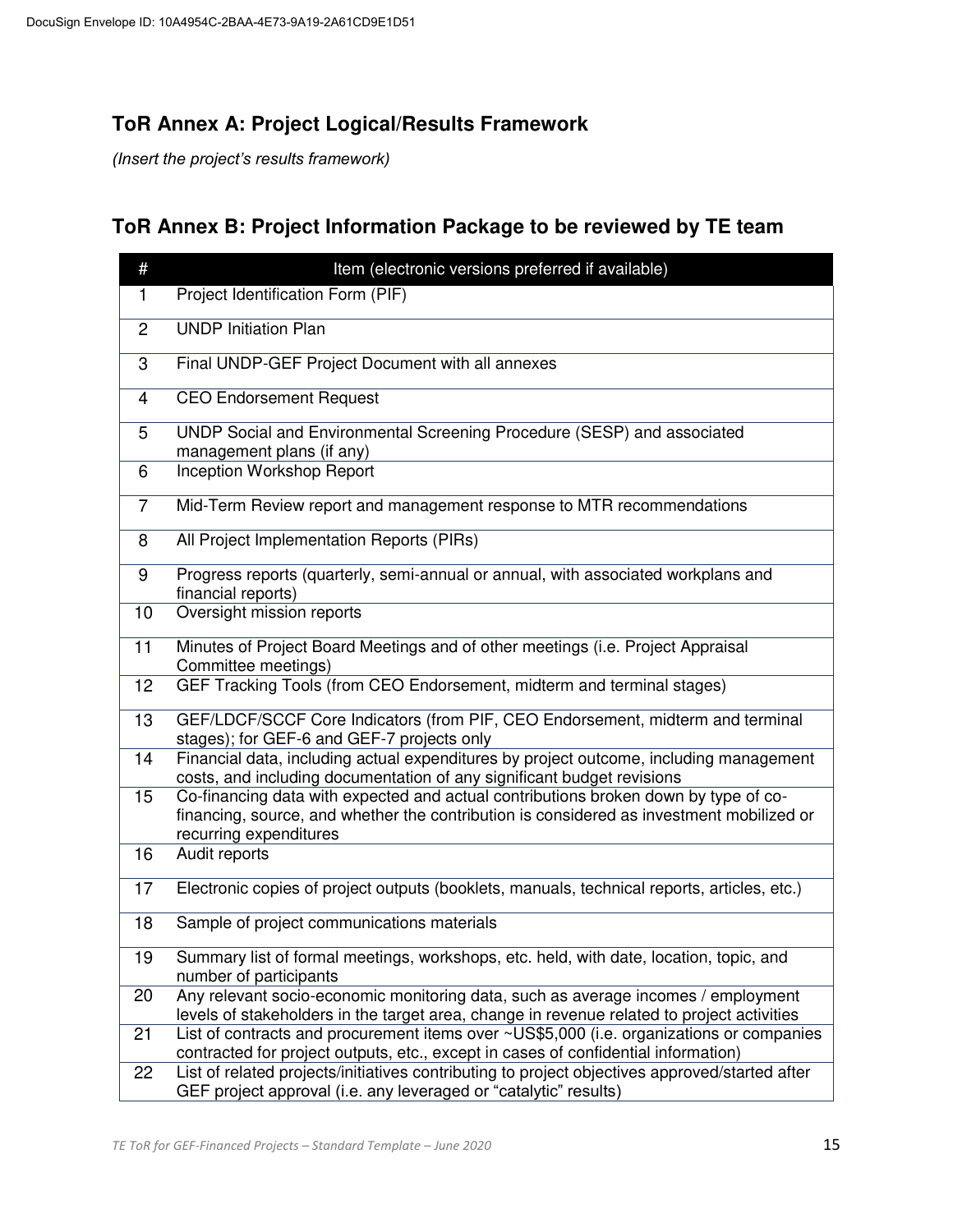| 23 | Data on relevant project website activity – e.g. number of unique visitors per month,<br>number of page views, etc. over relevant time period, if available             |
|----|-------------------------------------------------------------------------------------------------------------------------------------------------------------------------|
| 24 | <b>UNDP Country Programme Document (CPD)</b>                                                                                                                            |
| 25 | List/map of project sites, highlighting suggested visits                                                                                                                |
| 26 | List and contact details for project staff, key project stakeholders, including Project Board<br>members, RTA, Project Team members, and other partners to be consulted |
| 27 | Project deliverables that provide documentary evidence of achievement towards project<br>outcomes                                                                       |
|    | Additional documents, as required                                                                                                                                       |

## **ToR Annex C: Content of the TE report**

- i. Title page
	- Title of UNDP-supported GEF-financed project
	- UNDP PIMS ID and GEF ID
	- TE timeframe and date of final TE report
	- Region and countries included in the project
	- GEF Focal Area/Strategic Program
	- Executing Agency, Implementing partner and other project partners
	- TE Team members
- ii. Acknowledgements
- iii. Table of Contents
- iv. Acronyms and Abbreviations
- 1. Executive Summary (3-4 pages)
	- Project Information Table
	- Project Description (brief)
	- Evaluation Ratings Table
	- Concise summary of findings, conclusions and lessons learned
	- Recommendations summary table
- 2. Introduction (2-3 pages)
	- Purpose and objective of the TE
	- Scope
	- Methodology
	- Data Collection & Analysis
	- Ethics
	- Limitations to the evaluation
	- Structure of the TE report
- 3. Project Description (3-5 pages)
	- Project start and duration, including milestones
	- Development context: environmental, socio-economic, institutional, and policy factors relevant to the project objective and scope
	- Problems that the project sought to address, threats and barriers targeted
	- Immediate and development objectives of the project
	- Expected results
	- Main stakeholders: summary list
	- Theory of Change
- 4. Findings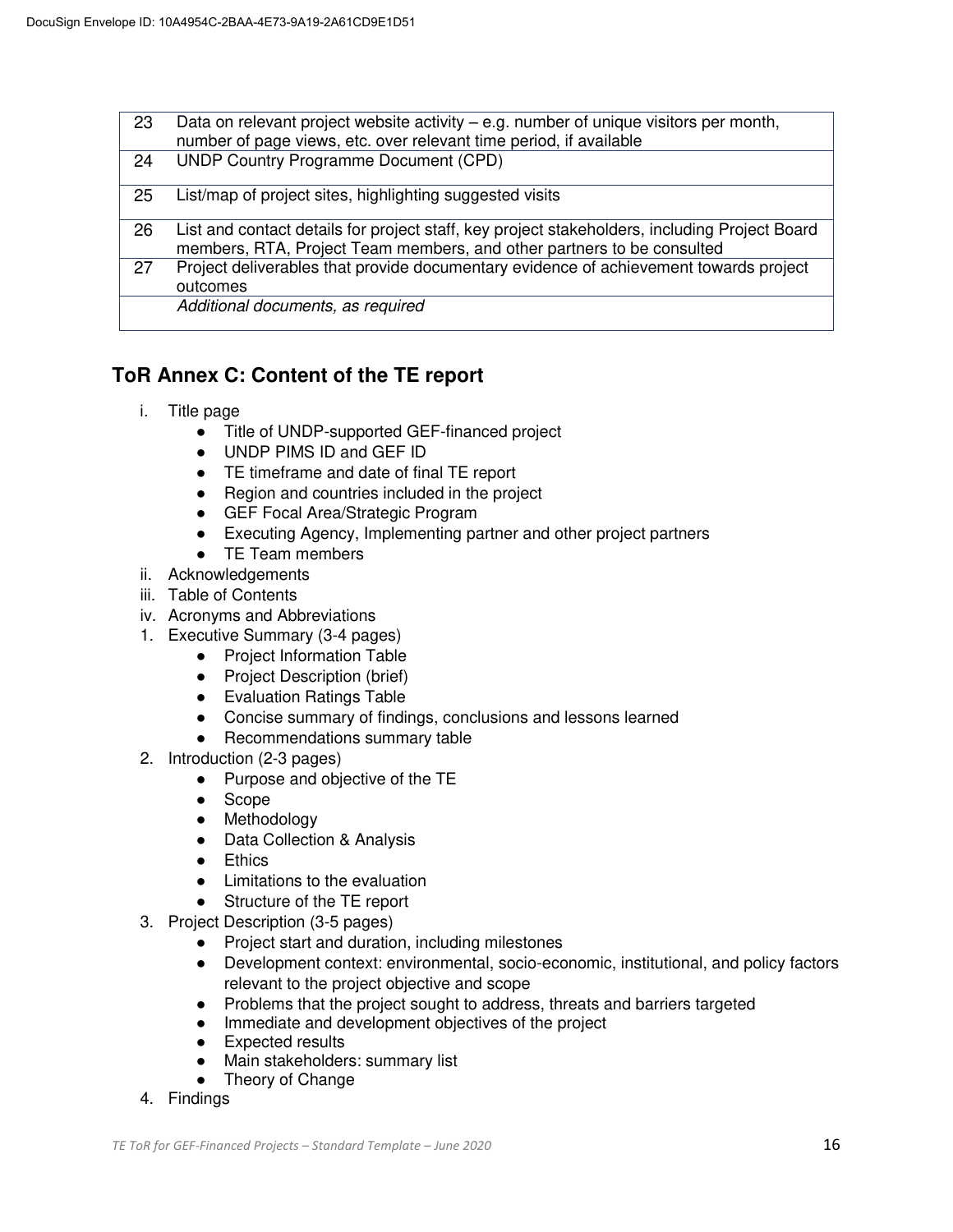(in addition to a descriptive assessment, all criteria marked with  $(*)$  must be given a rating<sup>7</sup>) 4.1 Project Design/Formulation

- Analysis of Results Framework: project logic and strategy, indicators
- Assumptions and Risks
- Lessons from other relevant projects (e.g. same focal area) incorporated into project desian
- Planned stakeholder participation
- Linkages between project and other interventions within the sector
- 4.1 Project Implementation
	- Adaptive management (changes to the project design and project outputs during implementation)
	- Actual stakeholder participation and partnership arrangements
	- Project Finance and Co-finance
	- Monitoring & Evaluation: design at entry (\*), implementation (\*), and overall assessment of M&E (\*)
	- UNDP implementation/oversight (\*) and Implementing Partner execution (\*), overall project implementation/execution (\*), coordination, and operational issues
	- Risk Management, including Social and Environmental Standards (Safeguards)
- 4.2 Project Results and Impacts
	- Progress towards objective and expected outcomes (\*)
	- $\bullet$  Relevance  $(*)$
	- Effectiveness (\*)
	- $\bullet$  Efficiency  $(*)$
	- Overall Outcome (\*)
	- Sustainability: financial (\*), socio-economic (\*), institutional framework and governance (\*), environmental (\*), and overall likelihood (\*)
	- Country ownership
	- Gender equality and women's empowerment
	- Cross-cutting Issues
	- GEF Additionality
	- Catalytic/Replication Effect
	- Progress to Impact
- 5. Main Findings, Conclusions, Recommendations & Lessons
	- Main Findings
	- Conclusions
	- Recommendations
	- Lessons Learned
- 6. Annexes
	- TE ToR (excluding ToR annexes)
	- TE Mission itinerary, including summary of field visits
	- List of persons interviewed
	- List of documents reviewed
	- Evaluation Question Matrix (evaluation criteria with key questions, indicators, sources of data, and methodology)
	- Questionnaire used and summary of results
	- Co-financing tables (if not include in body of report)
	- TE Rating scales

 $\overline{\phantom{0}}$ 

 $<sup>7</sup>$  See ToR Annex F for rating scales.</sup>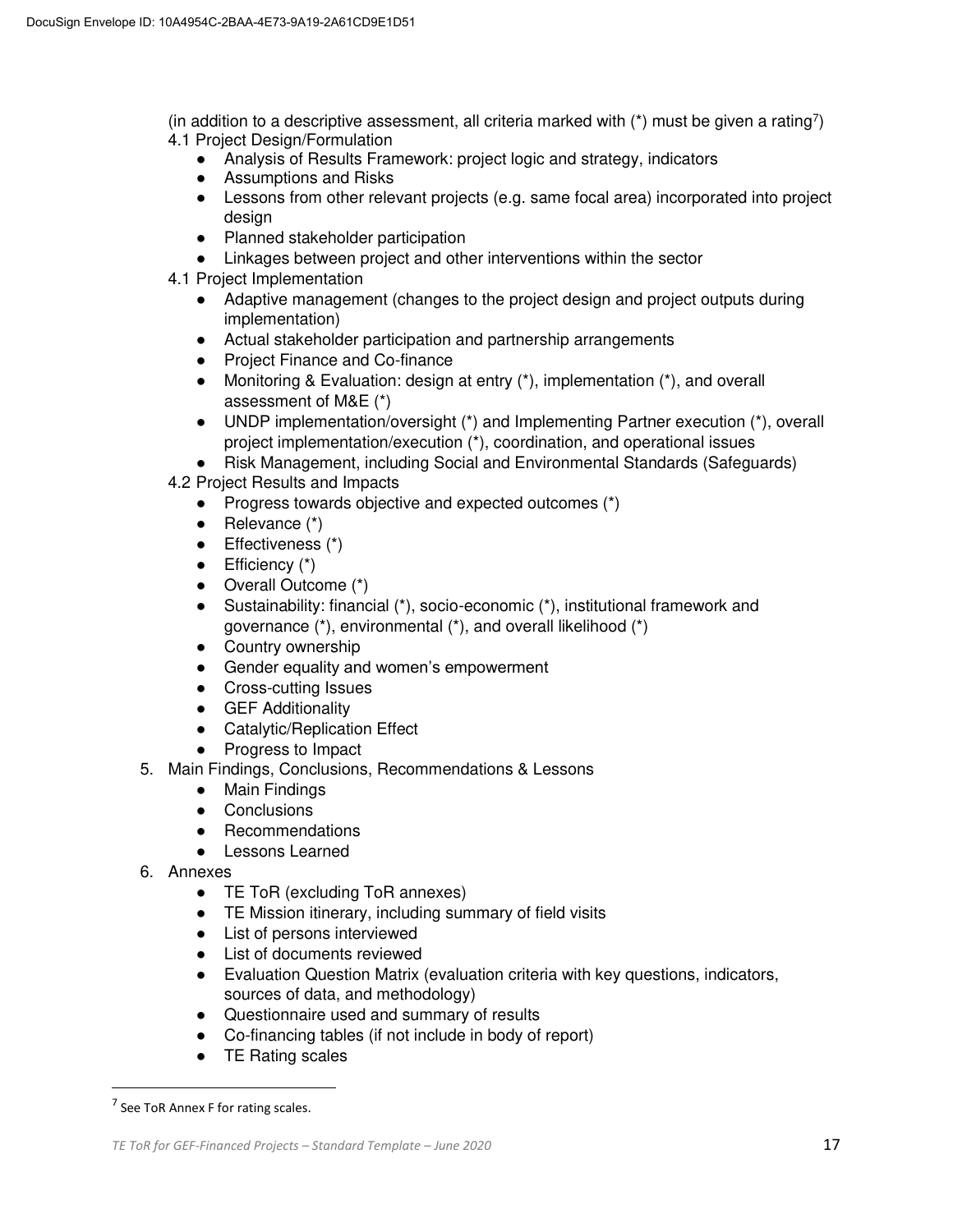- Signed Evaluation Consultant Agreement form
- Signed UNEG Code of Conduct form
- Signed TE Report Clearance form
- *Annexed in a separate file*: TE Audit Trail
- *Annexed in a separate file:* relevant terminal GEF/LDCF/SCCF Core Indicators or Tracking Tools, as applicable

## **ToR Annex D: Evaluation Criteria Matrix template**

| <b>Evaluative Criteria</b><br><b>Questions</b>                                                                                                             | <b>Indicators</b>                                                                                                                                                                                     | <b>Sources</b>                                                                                                                                                             | <b>Methodology</b>                                                                                                                 |  |  |  |  |
|------------------------------------------------------------------------------------------------------------------------------------------------------------|-------------------------------------------------------------------------------------------------------------------------------------------------------------------------------------------------------|----------------------------------------------------------------------------------------------------------------------------------------------------------------------------|------------------------------------------------------------------------------------------------------------------------------------|--|--|--|--|
| Relevance: How does the project relate to the main objectives of the GEF Focal area, and to the                                                            |                                                                                                                                                                                                       |                                                                                                                                                                            |                                                                                                                                    |  |  |  |  |
| environment and development priorities a the local, regional and national level?                                                                           |                                                                                                                                                                                                       |                                                                                                                                                                            |                                                                                                                                    |  |  |  |  |
| <i>(include evaluative</i><br>questions)                                                                                                                   | (i.e. relationships established,<br>level of coherence between<br>project design and<br>implementation approach,<br>specific activities conducted,<br>quality of risk mitigation<br>strategies, etc.) | (i.e. project<br>documentation, national<br>policies or strategies,<br>websites, project staff,<br>project partners, data<br>collected throughout the<br>TE mission, etc.) | (i.e. document<br>analysis, data<br>analysis,<br>interviews with<br>project staff,<br>interviews with<br>stakeholders,<br>$etc.$ ) |  |  |  |  |
|                                                                                                                                                            |                                                                                                                                                                                                       |                                                                                                                                                                            |                                                                                                                                    |  |  |  |  |
|                                                                                                                                                            |                                                                                                                                                                                                       |                                                                                                                                                                            |                                                                                                                                    |  |  |  |  |
| Effectiveness: To what extent have the expected outcomes and objectives of the project been<br>achieved?                                                   |                                                                                                                                                                                                       |                                                                                                                                                                            |                                                                                                                                    |  |  |  |  |
|                                                                                                                                                            |                                                                                                                                                                                                       |                                                                                                                                                                            |                                                                                                                                    |  |  |  |  |
|                                                                                                                                                            |                                                                                                                                                                                                       |                                                                                                                                                                            |                                                                                                                                    |  |  |  |  |
| Efficiency: Was the project implemented efficiently, in line with international and national norms and<br>standards?                                       |                                                                                                                                                                                                       |                                                                                                                                                                            |                                                                                                                                    |  |  |  |  |
|                                                                                                                                                            |                                                                                                                                                                                                       |                                                                                                                                                                            |                                                                                                                                    |  |  |  |  |
|                                                                                                                                                            |                                                                                                                                                                                                       |                                                                                                                                                                            |                                                                                                                                    |  |  |  |  |
| Sustainability: To what extent are there financial, institutional, socio-political, and/or environmental<br>risks to sustaining long-term project results? |                                                                                                                                                                                                       |                                                                                                                                                                            |                                                                                                                                    |  |  |  |  |
|                                                                                                                                                            |                                                                                                                                                                                                       |                                                                                                                                                                            |                                                                                                                                    |  |  |  |  |
|                                                                                                                                                            |                                                                                                                                                                                                       |                                                                                                                                                                            |                                                                                                                                    |  |  |  |  |
| Gender equality and women's empowerment: How did the project contribute to gender equality and<br>women's empowerment?                                     |                                                                                                                                                                                                       |                                                                                                                                                                            |                                                                                                                                    |  |  |  |  |
|                                                                                                                                                            |                                                                                                                                                                                                       |                                                                                                                                                                            |                                                                                                                                    |  |  |  |  |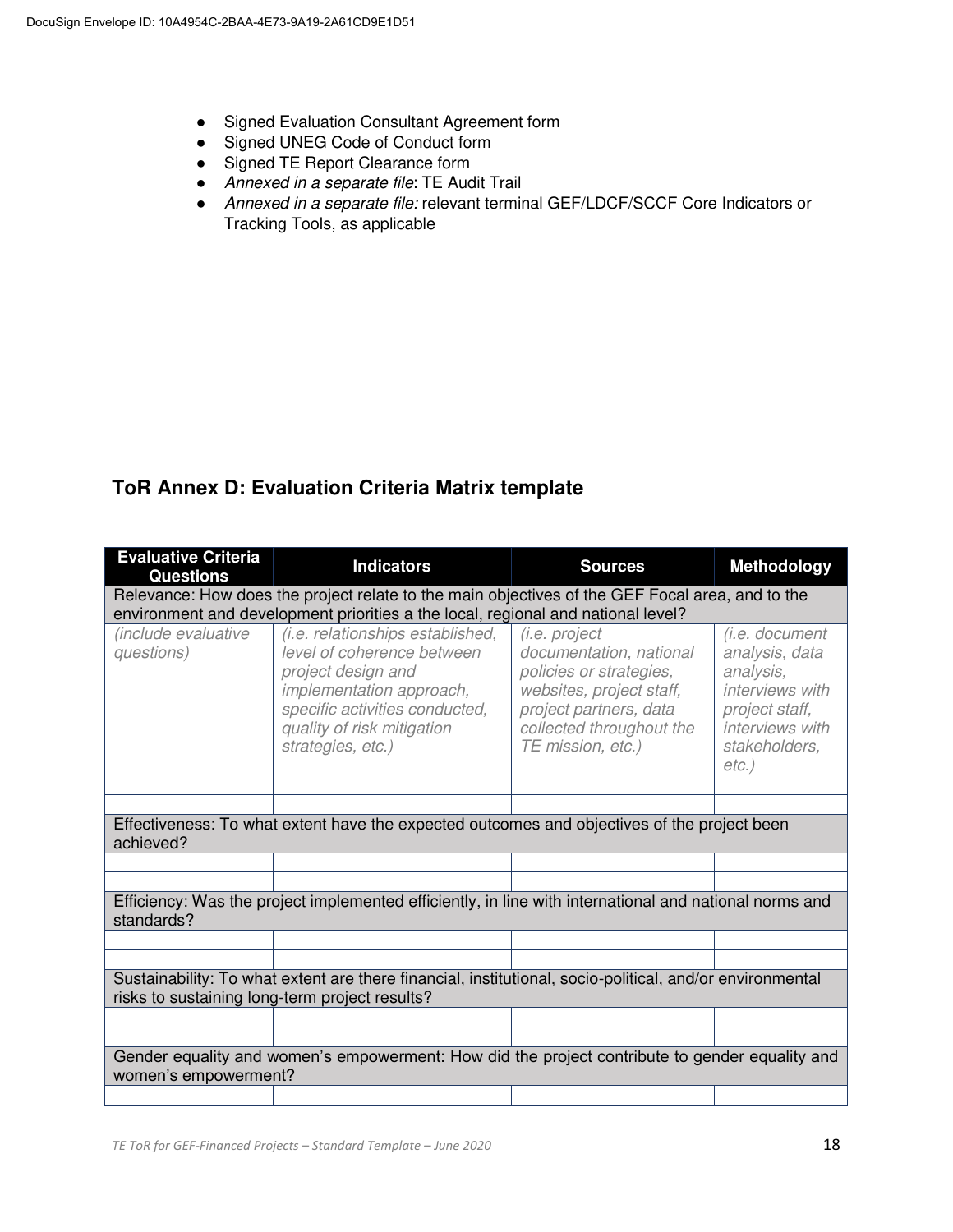

### **ToR Annex E: UNEG Code of Conduct for Evaluators**

Independence entails the ability to evaluate without undue influence or pressure by any party (including the hiring unit) and providing evaluators with free access to information on the evaluation subject. Independence provides legitimacy to and ensures an objective perspective on evaluations. An independent evaluation reduces the potential for conflicts of interest which might arise with self-reported ratings by those involved in the management of the project being evaluated. Independence is one of ten general principles for evaluations (together with internationally agreed principles, goals and targets: utility, credibility, impartiality, ethics, transparency, human rights and gender equality, national evaluation capacities, and professionalism).

#### **Evaluators/Consultants:**

- Must present information that is complete and fair in its assessment of strengths and weaknesses so that decisions or actions taken are well founded.
- Must disclose the full set of evaluation findings along with information on their limitations and have this accessible to all affected by the evaluation with expressed legal rights to receive results.
- Should protect the anonymity and confidentiality of individual informants. They should provide maximum notice, minimize demands on time, and respect people's right not to engage. Evaluators must respect people's right to provide information in confidence, and must ensure that sensitive information cannot be traced to its source. Evaluators are not expected to evaluate individuals, and must balance an evaluation of management functions with this general principle.

Sometimes uncover evidence of wrongdoing while conducting evaluations. Such cases must be reported discreetly to the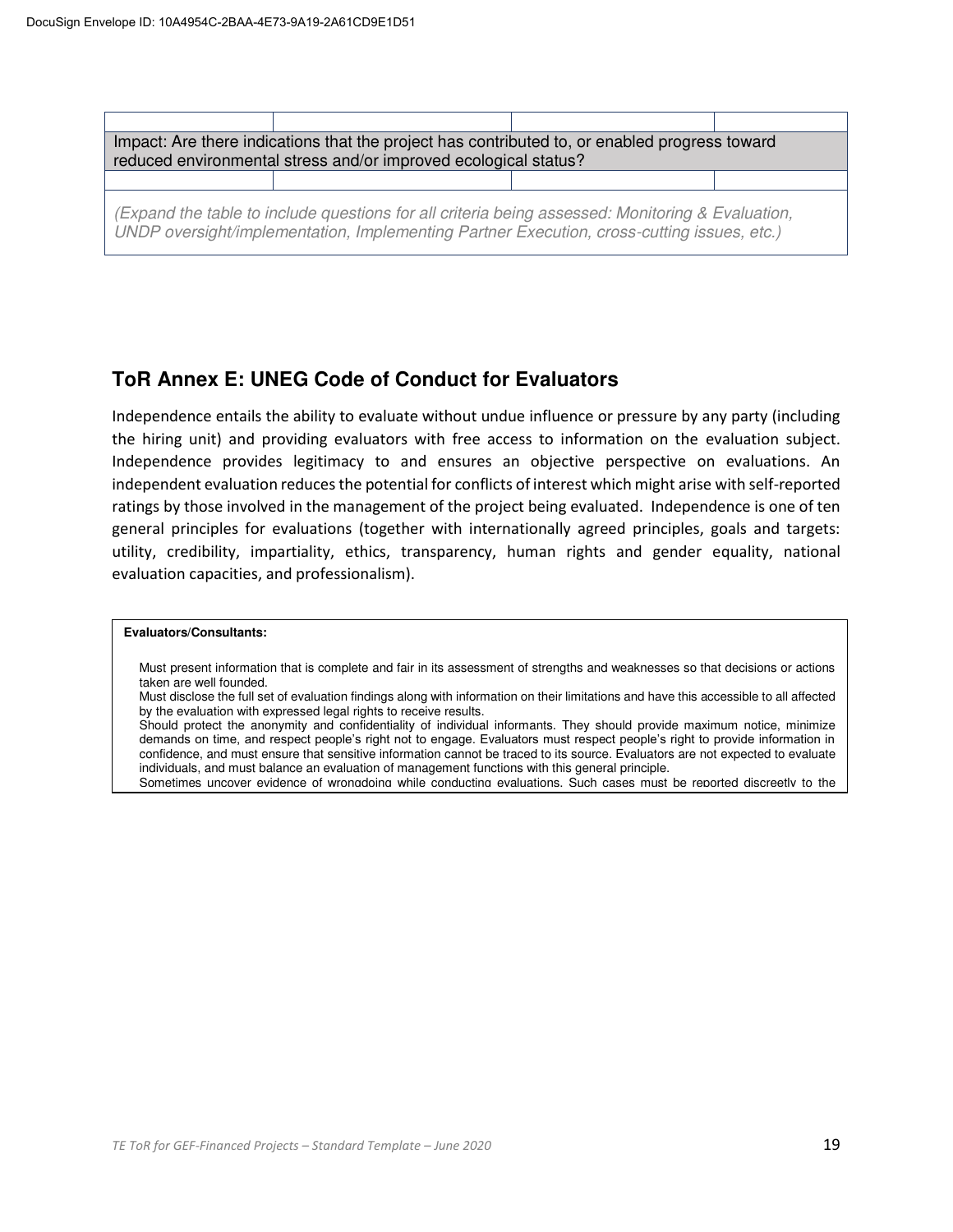### **ToR Annex F: TE Rating Scales**

| Ratings for Outcomes, Effectiveness,<br>Efficiency, M&E, Implementation/Oversight,<br><b>Execution, Relevance</b>                                                                                                                                                                                                                                                                                                                                                                                                                                                                                                      | Sustainability ratings:                                                                                                                                                                                                                                                                                                                                                 |
|------------------------------------------------------------------------------------------------------------------------------------------------------------------------------------------------------------------------------------------------------------------------------------------------------------------------------------------------------------------------------------------------------------------------------------------------------------------------------------------------------------------------------------------------------------------------------------------------------------------------|-------------------------------------------------------------------------------------------------------------------------------------------------------------------------------------------------------------------------------------------------------------------------------------------------------------------------------------------------------------------------|
| $6$ = Highly Satisfactory (HS): exceeds<br>expectations and/or no shortcomings<br>$5 =$ Satisfactory (S): meets expectations<br>and/or no or minor shortcomings<br>$4 =$ Moderately Satisfactory (MS): more or<br>less meets expectations and/or some<br>shortcomings<br>$3$ = Moderately Unsatisfactory (MU):<br>somewhat below expectations and/or<br>significant shortcomings<br>$2$ = Unsatisfactory (U): substantially below<br>expectations and/or major shortcomings<br>1 = Highly Unsatisfactory (HU): severe<br>shortcomings<br>Unable to Assess (U/A): available information<br>does not allow an assessment | $4$ = Likely (L): negligible risks to sustainability<br>3 = Moderately Likely (ML): moderate risks to<br>sustainability<br>2 = Moderately Unlikely (MU): significant risks<br>to sustainability<br>$1 =$ Unlikely (U): severe risks to sustainability<br>Unable to Assess (U/A): Unable to assess the<br>expected incidence and magnitude of risks to<br>sustainability |

### **ToR Annex G: TE Report Clearance Form**

| Terminal Evaluation Report for (Project Title & UNDP PIMS ID) Reviewed and Cleared By: |       |  |  |  |  |
|----------------------------------------------------------------------------------------|-------|--|--|--|--|
| <b>Commissioning Unit (M&amp;E Focal Point)</b>                                        |       |  |  |  |  |
|                                                                                        |       |  |  |  |  |
|                                                                                        | Date: |  |  |  |  |
| <b>Regional Technical Advisor (Nature, Climate and Energy)</b>                         |       |  |  |  |  |
|                                                                                        |       |  |  |  |  |
|                                                                                        | Date: |  |  |  |  |
|                                                                                        |       |  |  |  |  |

## **ToR Annex H: TE Audit Trail**

*The following is a template for the TE Team to show how the received comments on the draft TE report have (or have not) been incorporated into the final TE report. This Audit Trail should be listed as an annex in the final TE report but not attached to the report file.*